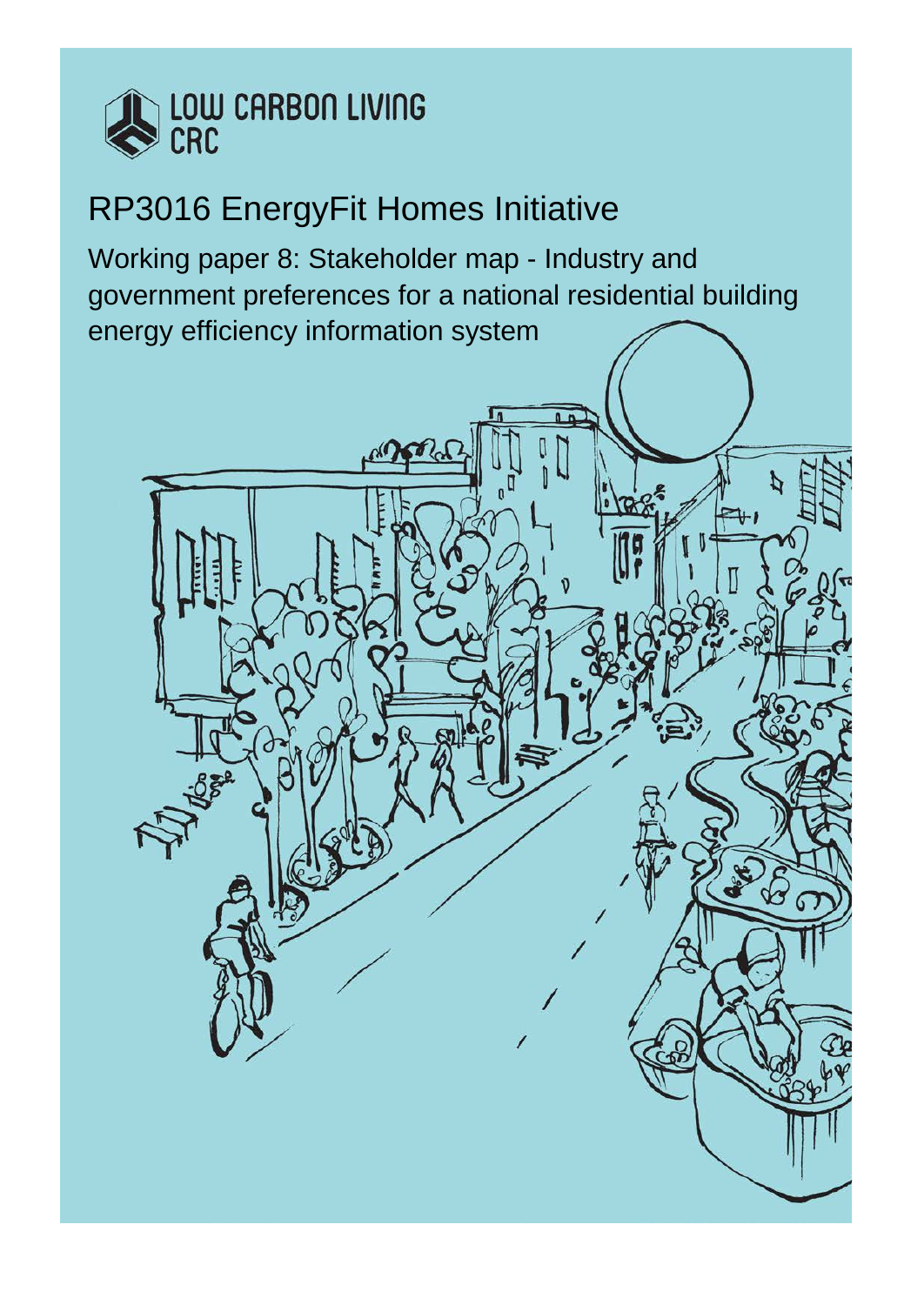| Authors            | Adams, H. Clark, M.                                                                                                                                         |
|--------------------|-------------------------------------------------------------------------------------------------------------------------------------------------------------|
| Title              | The EnergyFit Homes Initiative Working Paper 8: Home Energy Efficiency<br>Stakeholder Map                                                                   |
| <b>ISBN</b>        | N/A                                                                                                                                                         |
| Format             | <b>PDF</b>                                                                                                                                                  |
| Keywords           | Energy efficiency, rating systems, discosure, residential property, real estate                                                                             |
| Editor             | N/A                                                                                                                                                         |
| Publisher          | CRC for Low Carbon Living Limited                                                                                                                           |
| Series             | Prepared for the Cooperative Research Centre for Low Carbon Living<br>Project RP3016 'Enhancing the market for low carbon homes at point of sale and lease' |
| <b>ISSN</b>        | N/A                                                                                                                                                         |
| Preferred citation | Adams, H. Clark, M. (2015) The Energy Fit Homes Initiative Working Paper 8:<br>Home Energy Efficiency Stakeholder Map, Common Capital, Australia.           |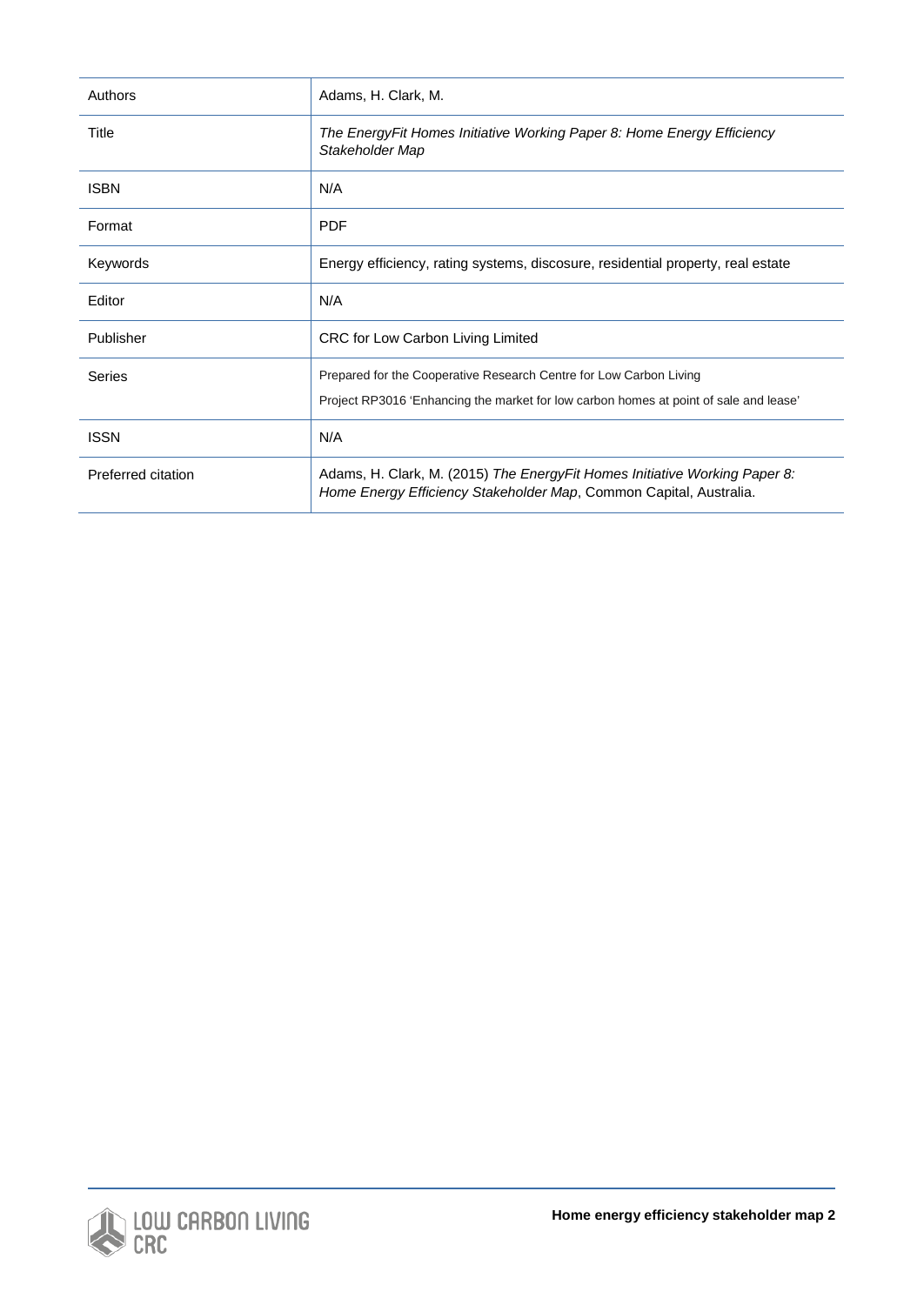

**Australian Government** 

Department of Industry, **Innovation and Science** 





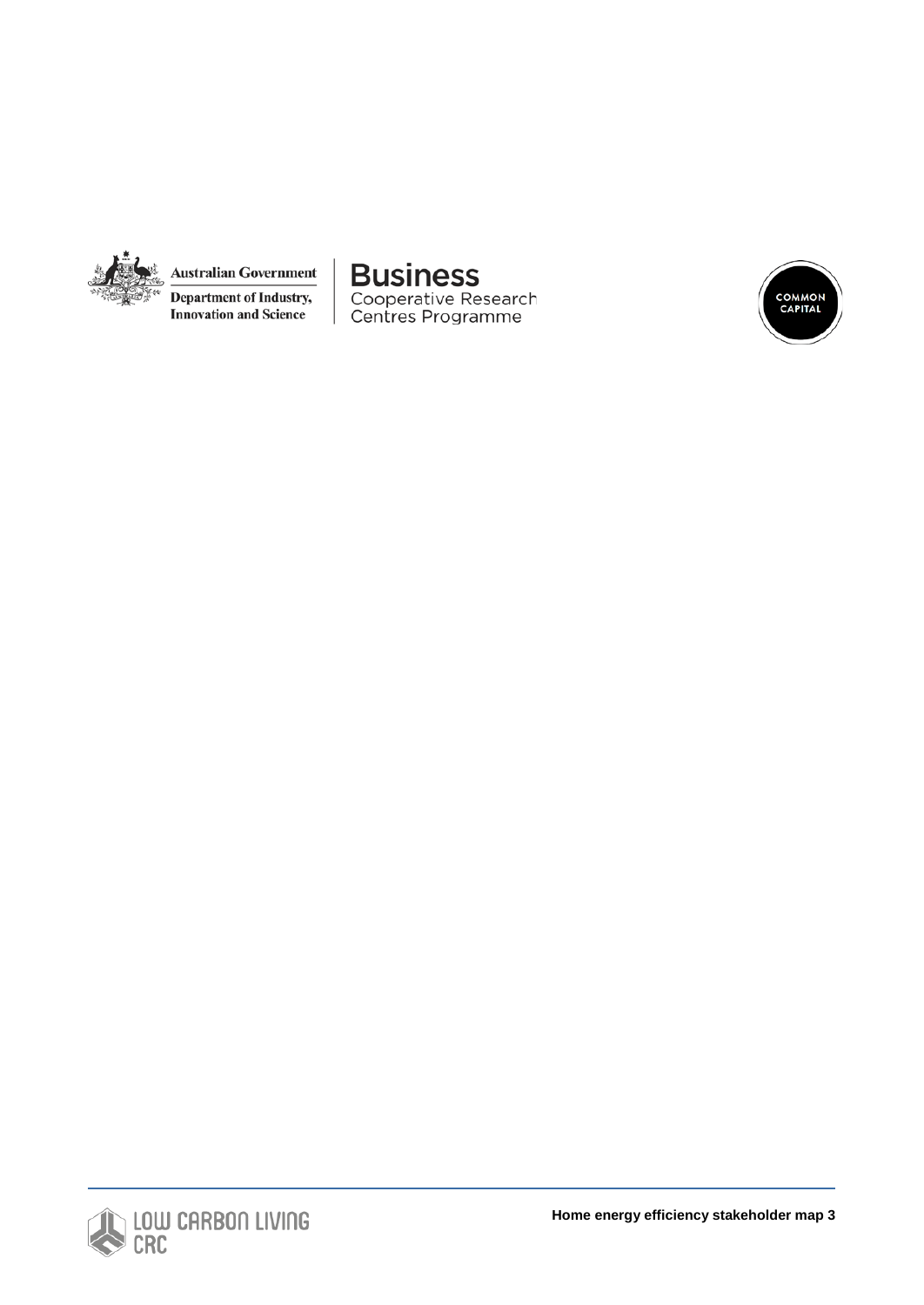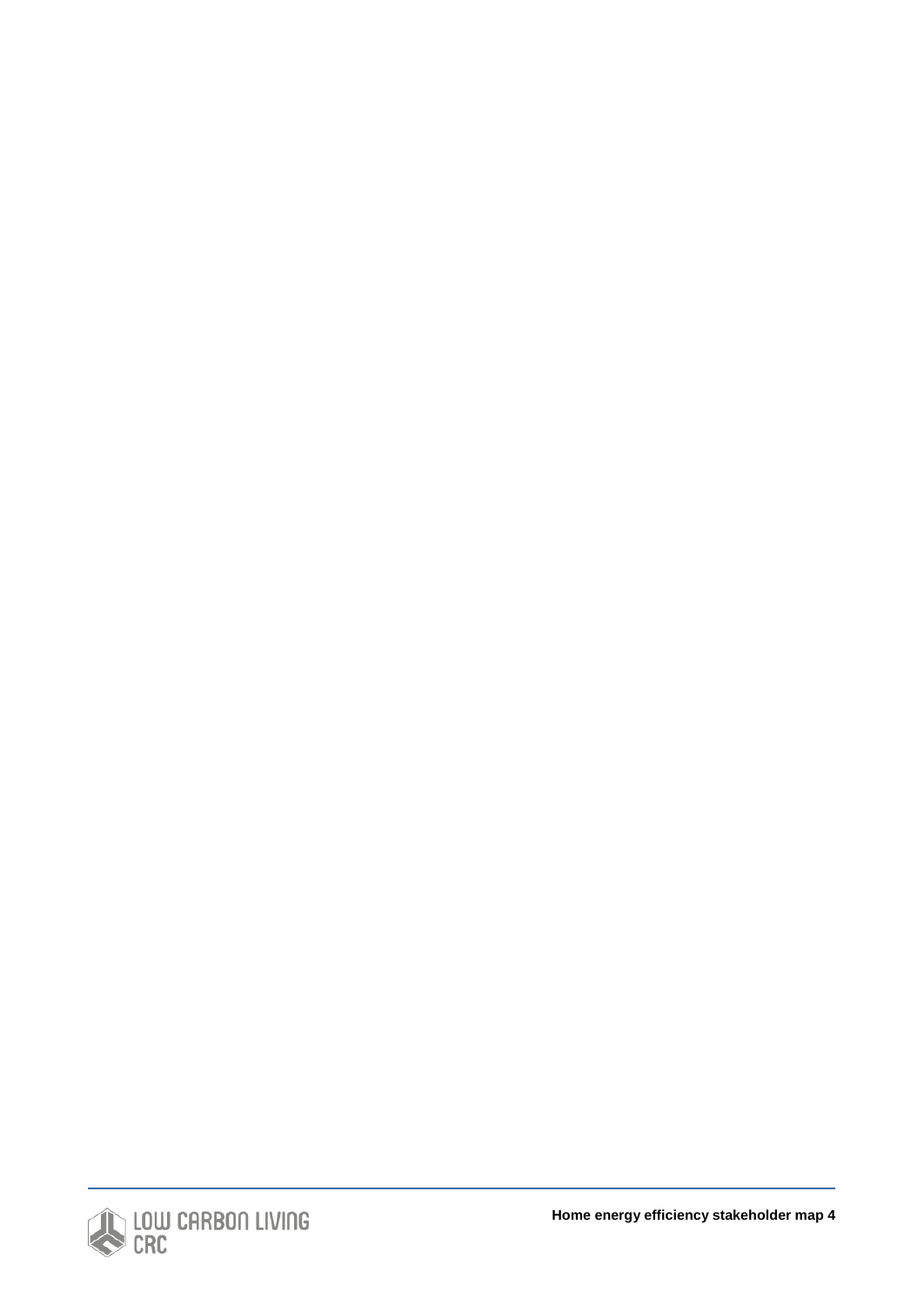# Acknowledgements

This report is a deliverable for the Project RP3016: 'Enhancing the market for low-carbon homes at point of sale and lease' funded by the CRC for Low Carbon Living. This project is publicly referred to as the EnergyFit Homes Project: Empowering consumers to recognise and value homes with better health, comfort and sustainability benefits and lower running costs.

Common Capital would like to acknowledge the support given by CRC for Low Carbon Living, supported by the Cooperative Research Centres program, an Australian Government initiative, and the project partners: AGL Energy, Australian Window Association, Centre for Liveability Real Estate, Clean Energy Council, CRC for Low Carbon Living, CSIRO, CSR, Energy Efficiency Council, Energy Efficiency Certificate Creators Association, Fletcher Insulation Australia, Knauf Insulation Australia, NSW Office of Environment and Heritage, and Stockland.

# Disclaimer

Common Capital Pty Limited (Common Capital) has prepared this report with due care, skill and diligence, based on its experience, research, analysis and the information provided by the client.

Common Capital cannot be assumed to have full knowledge of all details concerning the client's or third party's circumstances, and is not in any position to influence how the client or any third party may interpret or act upon any recommendations set out in Common Capital's report. Accordingly, Common Capital will not be liable in any way in respect of any claim by the client or any other third party (either arising in tort, contract or otherwise) for any loss, cost or damage suffered by the client or third party in relation an investment failing to perform to the degree anticipated or forecast in any advice prepared by Common Capital.

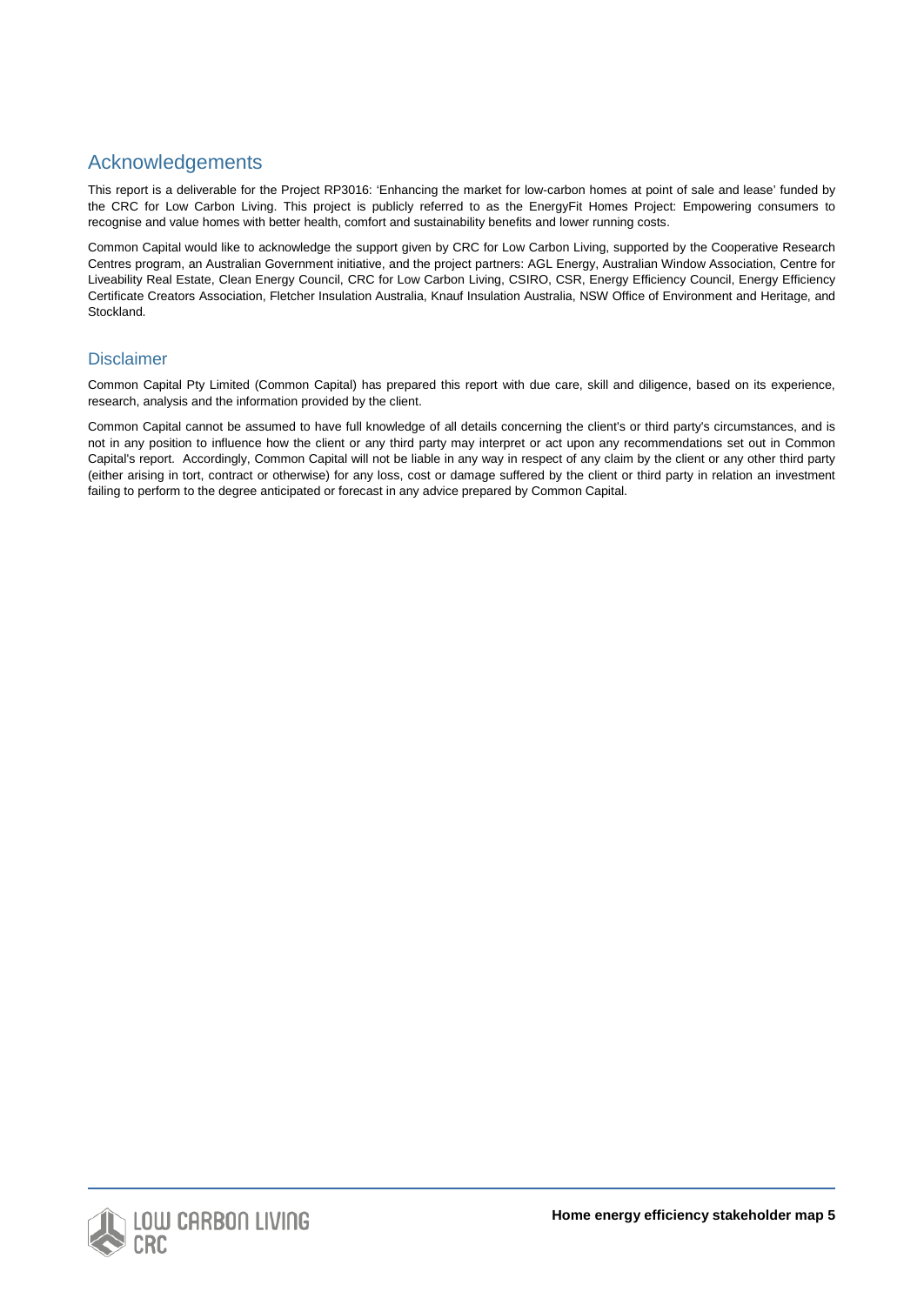# Executive Summary

### Scope and objectives

This report provides the findings from the stakeholder-mapping stage the EnergyFit Homes Initiative phase 1.

The objectives of this phase were to develop a map of the relevant stakeholders and to understand their perspectives of the need, scope and implantation of a national home energy efficiency information framework. A secondary objective of this stage was to begin to build consensus and a coalition of support for options to be built on in the next stage.

This is the penultimate research stage of Phase 1. These findings inform the final research stage: consumer message testing. These findings directly feed into the next stage of the project to develop a recommended framework, implementation plan and business case.

## **Methodology**

A stakeholder map was developed based on OEH's "Collaborative Sustainable Housing Initiative" framework, adapted for existing homes in consultation with the EnergyFit Steering Committee. This map covered the key organisation types involved in the policy and supply chain for home energy efficiency. A number of stakeholders representing each of these organisations types were invited to participate in structured interviews. The stakeholders interviewed included representatives from:

| Government       | Building product industry |
|------------------|---------------------------|
| Community groups | Real estate               |
| Energy services  | Banking                   |
| Research         | Property construction     |

Interviews were structured around the primary research questions for this project. These questions cover the attributes and implementation of a national home energy efficiency framework. These are:

| Attributes     | What information do consumers need? At what decision points? From which trusted sources? In<br>what form?                       |
|----------------|---------------------------------------------------------------------------------------------------------------------------------|
| Implementation | What technological and market framework will facilitate this?<br>What's the appropriate governance structure and funding model? |

# Key Findings

The overarching finding of this report is that there is a very high degree of support for developing a standard, agreed national framework to measure, compare and communicate the energy performance of existing homes. This support extends across government, industry, research and community organisations.

There is a high degree of consensus on the general attributes of a potential framework, with differences of opinion on some details. In contrast to the high level of consensus on framework attributes, there was greater diversity of views on implementation. Within these views, there were a number of dominant options with respect to administrative, technology and market governance.

Within findings on attributes and implementation, there are some issues with high consensus, where key stakeholders strongly hold alterative views. These issues, and issues with low levels of consensus require further consideration, analysis and consultation.

The findings, and stakeholder positions are summarised in the Table of findings below and detailed in the body of this report.

## Project next steps

The next steps of this project are to integrate the findings of the different research stages into options and a recommended implementation pathway. The major steps are to:

- 1. Validate findings and recommendations with Steering Committee
- 2. Investigate desired attributes through message testing
- 3. Consolidate stakeholder mapping findings with other research streams to recommend final attributes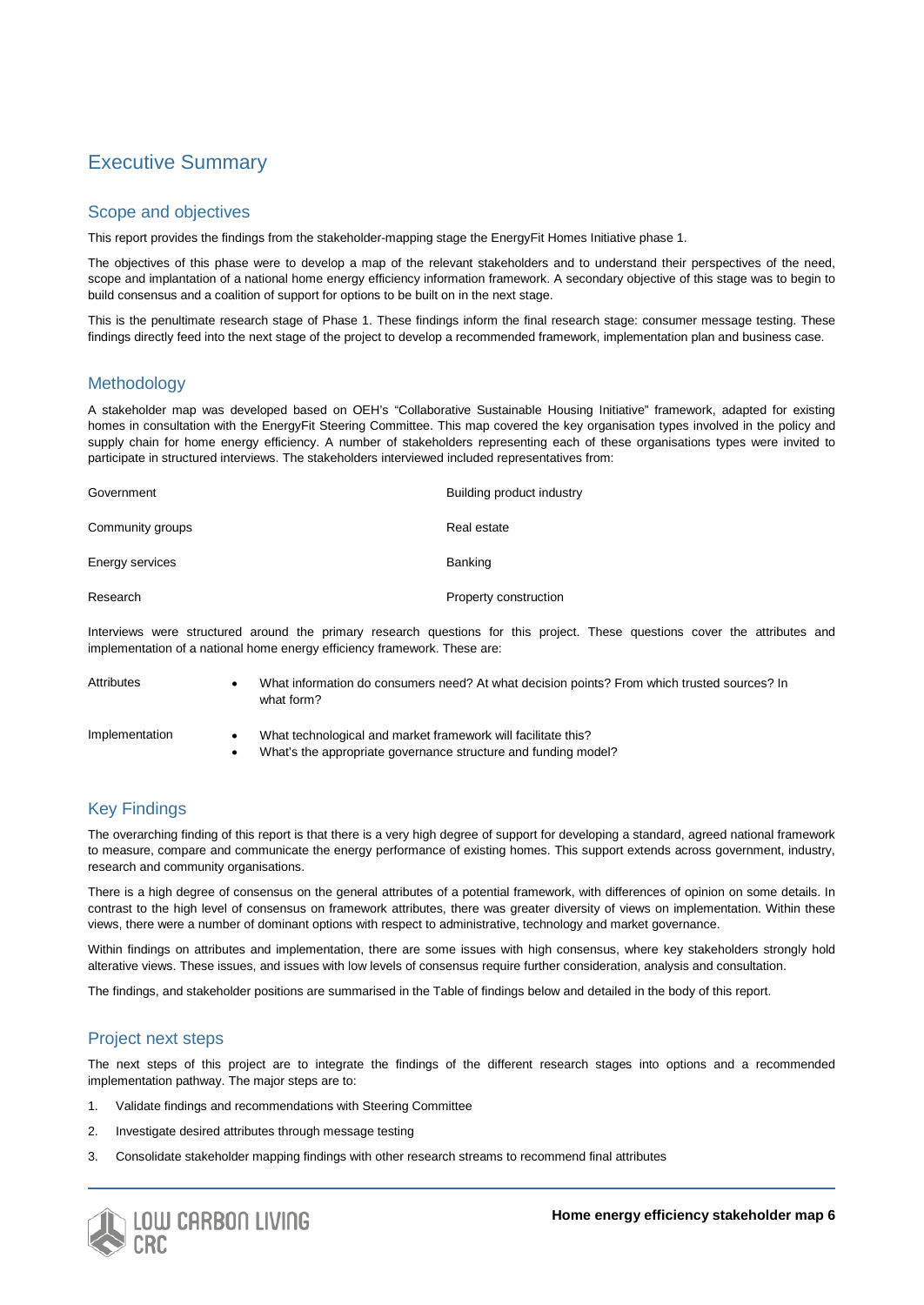- 4. Conduct stakeholder workshops to present findings, develop market framework and test implementation options
- 5. Seek steering committee endorsement of recommended implementation option
- 6. Develop implementation plan and business case

# Table of findings

- 1. The overarching finding of this report is that there is a very high degree of support for developing a standard, agreed national framework to measure, compare and communicate the energy performance of existing homes. This support extends across government, industry, research and community organisations.
- 2. There is a high degree of consensus on the general attributes of such a framework, with some differences of opinion on some of the detailed specific elements. These are summarised in Table 1.
- 3. Stakeholders have expressed a broader range of perspectives on implementation, centring on some dominant options, as summarised in Table 2.
- 4. There is a general consensus that a framework would mostly like have the greatest success in encouraging improvements in medium-grade building stock, and reward already high performing homes.
- 5. Information alone is not considered likely to help low income and energy hardship households. However a framework for measuring and comparing performance could help with minimum standards and other low-income policy objectives.
- 6. Stakeholders generally feel that it is important for a framework to cover apartments, but note that this may be difficult to achieve. A framework would most likely need to be easily tailored to cover fewer or different features and separate benchmarks for apartments.

The major issues are summarised as follows, and detailed in the body of this report. some consensus positions involve strong minority perspectives, which require further consideration and consultation. Non-consensus positions also require further consideration and consultation.

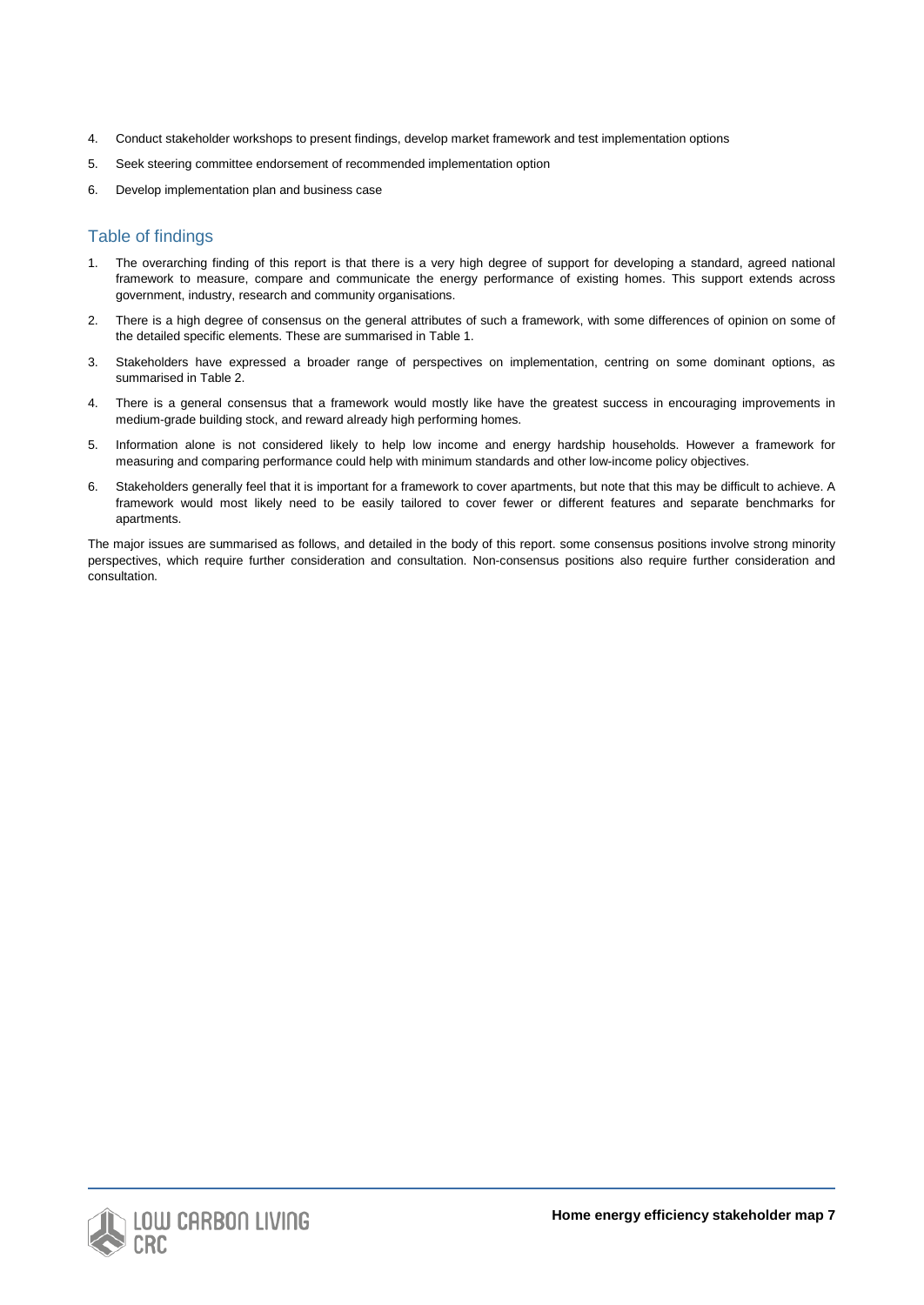### Framework attributes

Table 1 Stakeholder support for potential framework attributes

| Category          | Preferred attributions of a home energy efficiency performance information framework                                                                              | Level<br>consensus | Outstanding<br>concerns |
|-------------------|-------------------------------------------------------------------------------------------------------------------------------------------------------------------|--------------------|-------------------------|
| What information? | Measures energy rather than carbon, features, comfort or other metrics.                                                                                           | High               |                         |
|                   | Provides additional, layered, supporting information on home energy performance to build consumer trust and facilitate improvement actions.                       | High               |                         |
|                   | Covers major elements of building fabric, fixed appliances and solar PV.                                                                                          | Very high          |                         |
|                   | Gives consistent results, but should not focus on accuracy to minimise costs.                                                                                     | High               | Y                       |
|                   | [Strong minority position: some stakeholders feel that both high accuracy and high consistency are vital]                                                         |                    |                         |
| At what points?   | At point of sale.                                                                                                                                                 | High               |                         |
|                   | Should be relevant at other delivery points (such as lease, high energy bills, renovations or appliance purchases).                                               | High               |                         |
| Which sources?    | Endorsed by a credible and trusted source, preferably government or quango. May be new or existing body.                                                          | High               |                         |
|                   | Governance structure and processes must ensure consistent information.                                                                                            | Very high          |                         |
|                   | Allow many different delivery sources to maximise potential channels and minimise delivery cost (e.g. delivered by trades or professionals<br>already in a home). | High               |                         |
|                   | Must be simple to use to minimise delivery cost and skills required.                                                                                              | High               |                         |
|                   | Training and accreditation required.                                                                                                                              | High               | Y                       |
|                   | [Strong minority position: some stakeholders consider there should be no training or accreditation to minimise costs]                                             |                    |                         |
|                   | Allows informal, self-assessment by households to provide a zero cost zero risk entry point into the framework.                                                   | Moderate           |                         |
| In what form?     | Information is gathered and presented in a way that is replicable and comparable.                                                                                 | Very high          |                         |
|                   | Must be low cost or free. [Variation: Must have a nominal cost so consumers value the information, although this can be waived as part of<br>bundled offers].     | High               | Y                       |
|                   | Is a rating system.                                                                                                                                               | High               |                         |
|                   | Must not be inconsistent with NatHERS and BASIX. [Variation: broader categories e.g. bronze, silver, gold, platinum could avoid be a reliable,                    | Moderate           | Y                       |



**Home energy efficiency stakeholder map 8**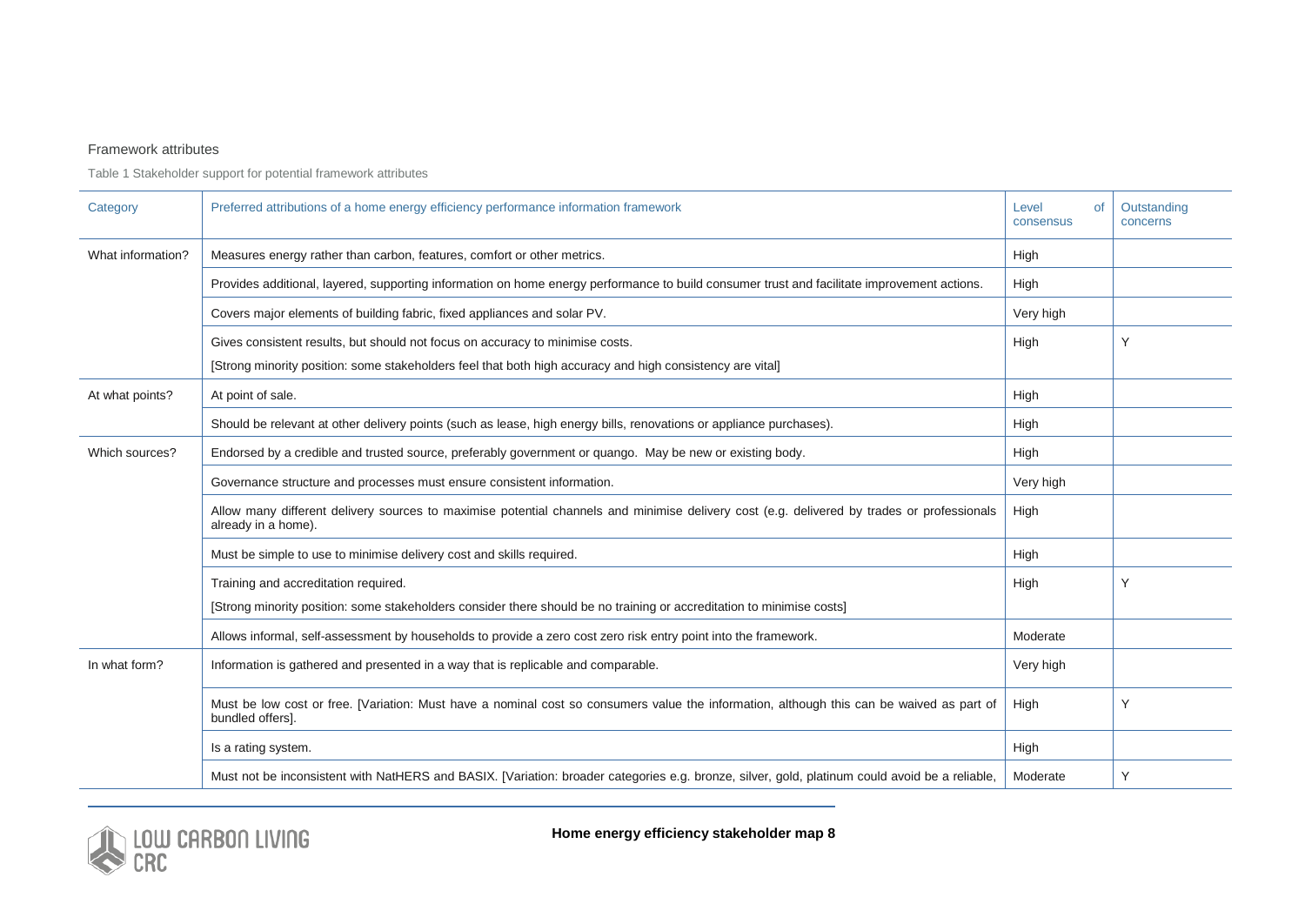| low cost way to avoid inconsistency with new home ratings]                                                                                                                                |      |  |
|-------------------------------------------------------------------------------------------------------------------------------------------------------------------------------------------|------|--|
| Gives information that is specific to the house, based on interaction between features                                                                                                    | High |  |
| Gives simple checklist of features present                                                                                                                                                | Low  |  |
| Provides tiered forms of information provision e.g. from free informal self-assessment, to low cost certification with low precision, to higher cost<br>certification with high precision | High |  |

Framework implementation



**Home energy efficiency stakeholder map 9**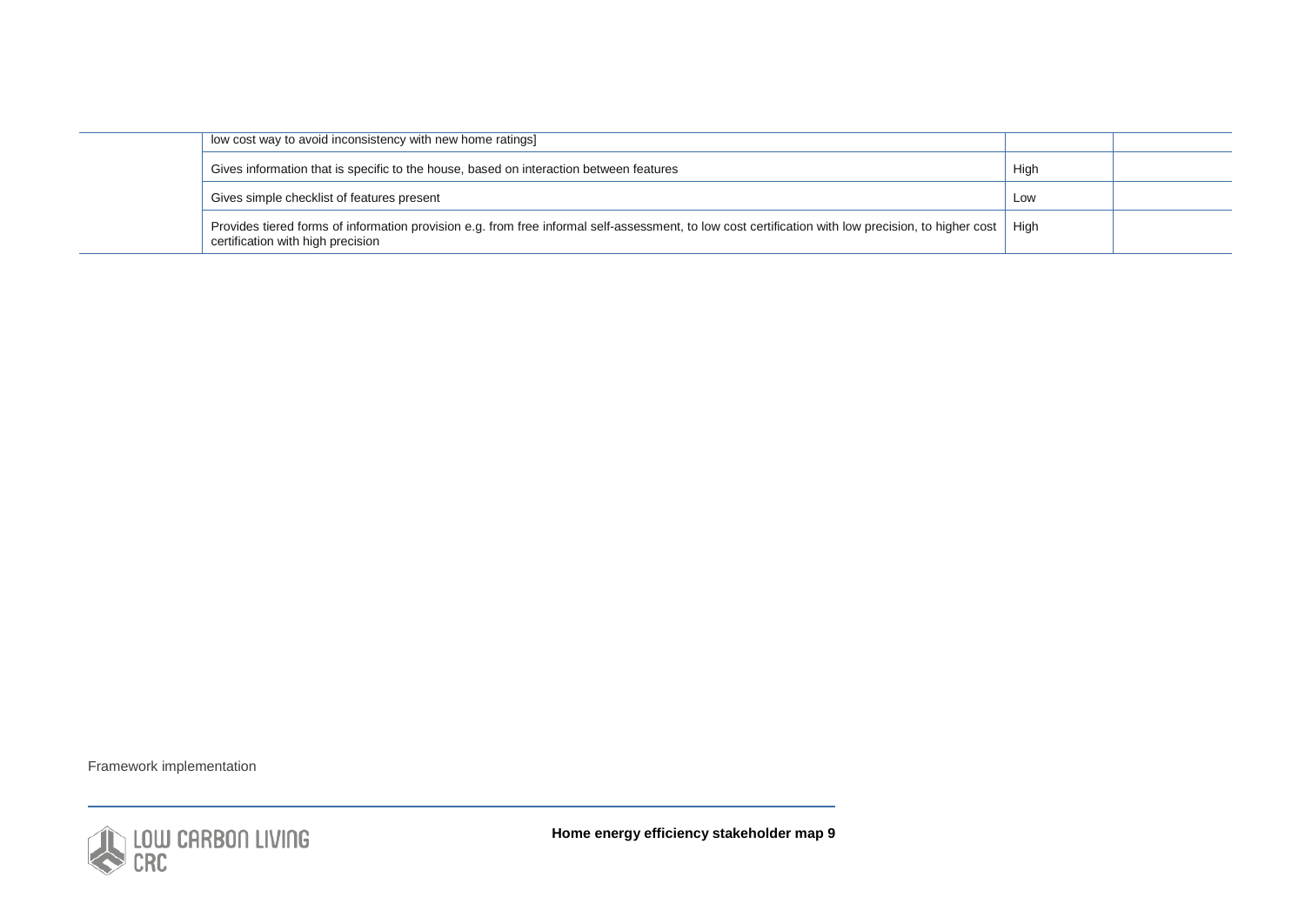|  |  |  | Table 2: Framework implementation |  |
|--|--|--|-----------------------------------|--|
|--|--|--|-----------------------------------|--|

| Category         | Implementation option                                                                                                                                                                             | Level<br>consensus | οf | Outstanding<br>concerns |
|------------------|---------------------------------------------------------------------------------------------------------------------------------------------------------------------------------------------------|--------------------|----|-------------------------|
| Administrative   | Must have meaningful and transparent oversight by representatives of government, industry, research and consumer advocates.                                                                       | Very high          |    |                         |
| governance       | Small, efficient governance framework with robust, outsourced training, audit, compliance and reporting functions.                                                                                | High               |    | Y                       |
|                  | [Strong minority position: some stakeholders suggest a National standard or industry code of conduct rather than administration, as costs<br>could not be sustained under a voluntary framework.] |                    |    |                         |
| Technology       | Rating tool is necessary to deliver the measurement and communication to households.                                                                                                              | Very high          |    | Y                       |
|                  | New or enhanced tools required, as current systems lack the required functionality.                                                                                                               | High               |    | Υ                       |
|                  | Split options one approved tool, or an ecosystem of consistent tools. Variations suggested include:                                                                                               | Low                |    | Y                       |
|                  | Single tool to ensure consistency.                                                                                                                                                                |                    |    |                         |
|                  | Ecosystem based on a single data engine accessed through an application program interface (API)                                                                                                   |                    |    |                         |
|                  | National labelling standard or code of conduct to endorse tools                                                                                                                                   |                    |    |                         |
| Market framework | Very low costs to consumers, while generating direct or indirect revenue for service providers that deliver information. Framework design<br>must minimise:                                       | High               |    | Y                       |
|                  | Administrative, training and compliance costs.                                                                                                                                                    |                    |    |                         |
|                  | Information gathering and delivery time and skill requirements.                                                                                                                                   |                    |    |                         |
|                  | Streamlined with existing business processes.                                                                                                                                                     | High               |    |                         |
|                  | Significant initial marketing investment to stimulate interest.                                                                                                                                   | Moderate           |    | Y                       |

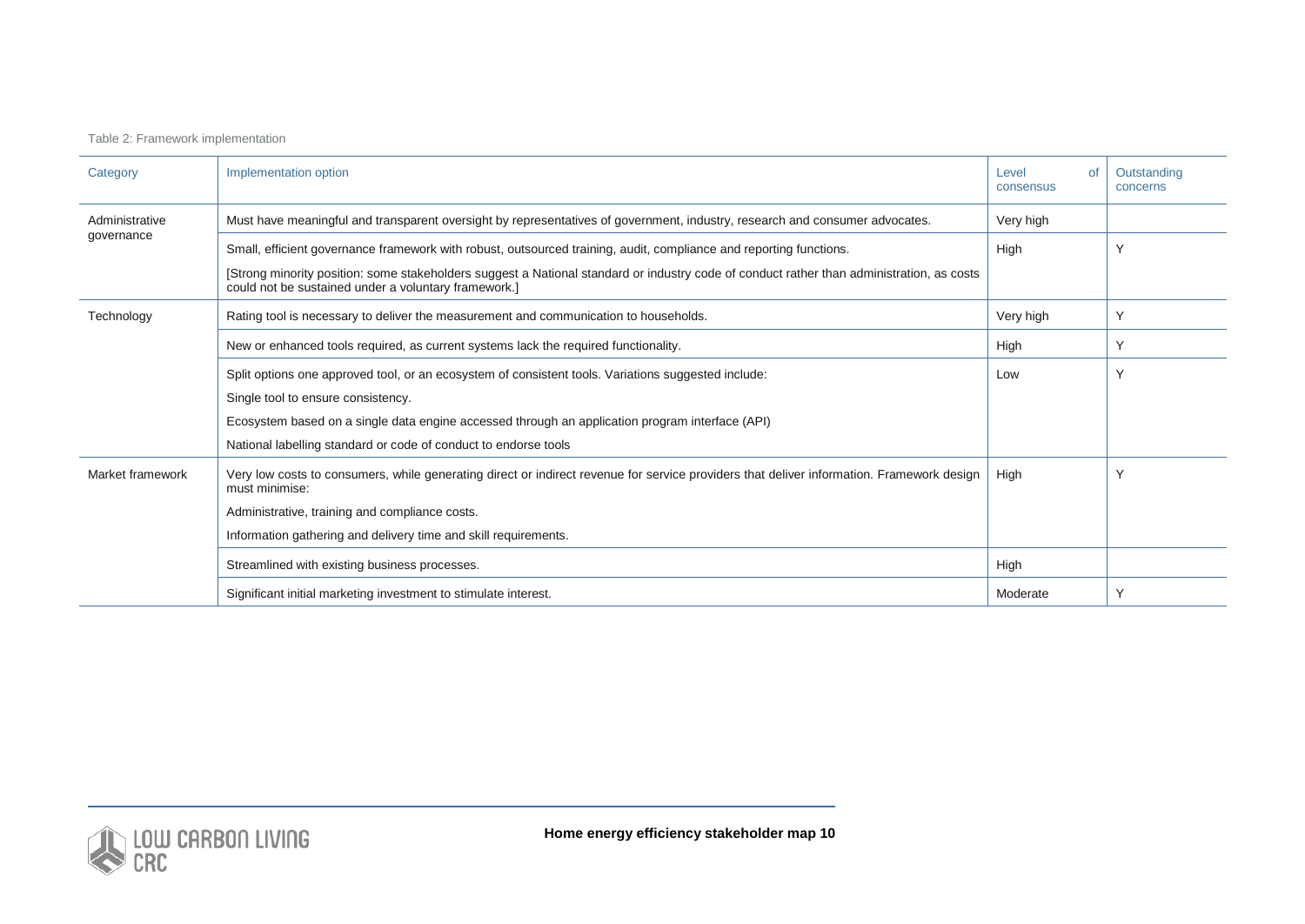# **Contents**

| Scope and objectives 6                                        |                   |
|---------------------------------------------------------------|-------------------|
| Methodology 6                                                 |                   |
| Key Findings 6                                                |                   |
| Project next steps<br>6                                       |                   |
| Table of findings<br>$\overline{7}$                           |                   |
|                                                               |                   |
|                                                               | $12 \overline{ }$ |
| 1.1<br>Report scope and objectives<br>12                      |                   |
| 1.2<br>About the Energy Fit initiative<br>12                  |                   |
|                                                               | 13                |
| EnergyFit Stakeholders<br>2.1<br>13                           |                   |
| 2.2<br>Stakeholder interviews<br>16                           |                   |
| Selection Bias<br>2.3<br>16                                   |                   |
|                                                               | 17                |
| Strong support for a standard national framework<br>3.1<br>17 |                   |
| 3.2<br>What information do people need? 17                    |                   |
| 3.3<br>At what point?<br>19                                   |                   |
| From what source?<br>3.4<br>20                                |                   |
| In what form?<br>3.5<br>22                                    |                   |
| 3.6<br>What is required to make this happen?<br>23            |                   |
|                                                               | 25                |

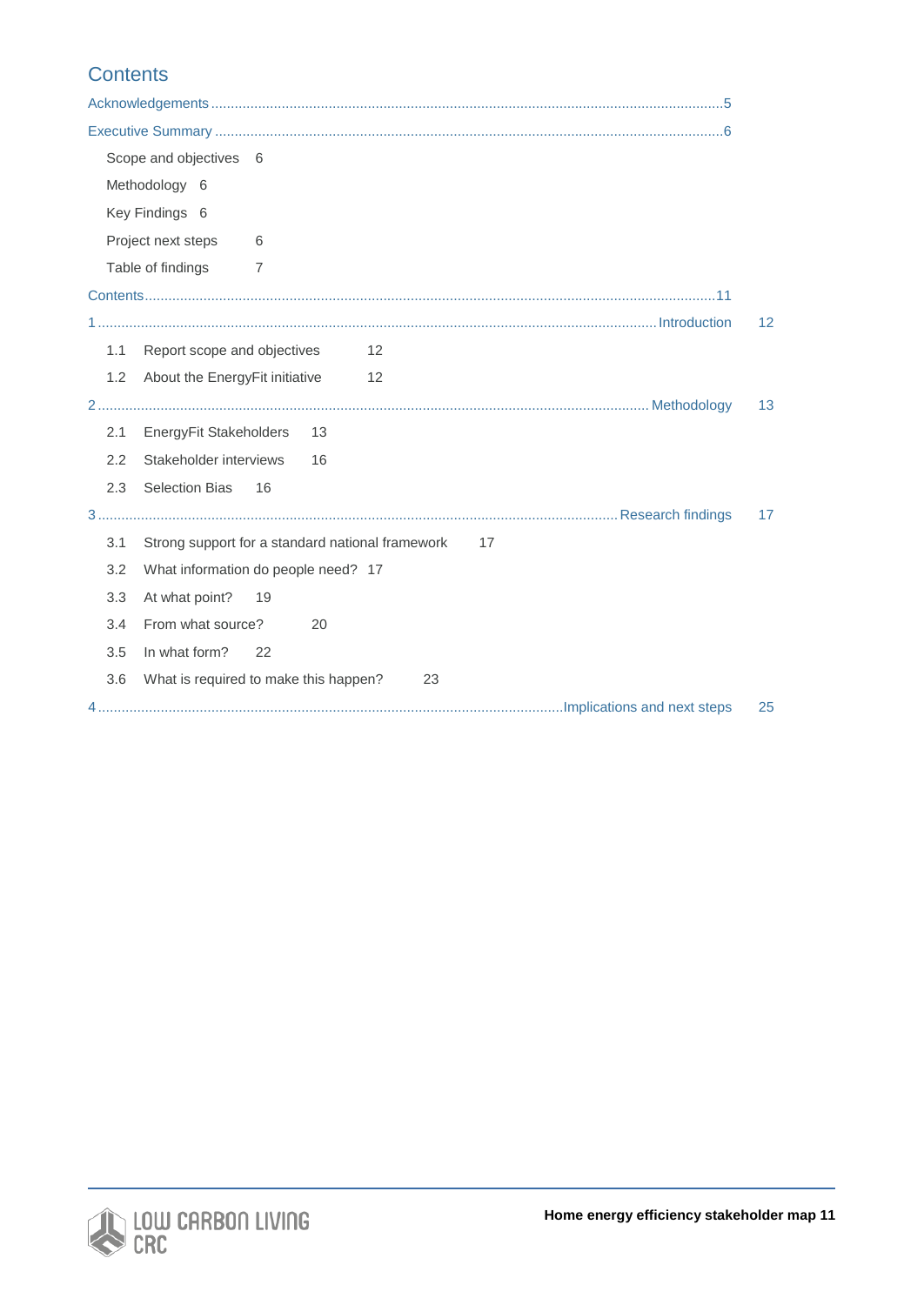# 1 Introduction

# Report scope and objectives

This report provides the findings from the stakeholder-mapping stage the EnergyFit Homes Initiative. The objectives of this phase were to develop a map of the relevant stakeholders and to understand their perspectives of the need, scope and implantation of a national home energy efficiency information framework. A secondary objective of this stage was to begin to build consensus and a coalition of support for options to be built on in the next stage.

This is the penultimate research stage of Phase 1. These findings inform the final research stage: consumer message testing. These findings also directly feed into the next stage of the project. The next phase of this project is to develop an implementation pathway, by consolidating the findings of our research to identify the most appropriate energy efficiency information system, and document the steps required to make this a reality. This includes to developing a recommended framework, implementation plan and business case.

# About the EnergyFit initiative

The EnergyFit homes initiative is a collaboration of business and government committed to helping consumers unlock the value of energy efficient homes. As a first step towards this objective, the EnergyFit homes project is working with consumers and stakeholders to design a national framework to measure and communicate the energy efficiency of existing homes

The EnergyFit project seeks to understand the information that consumers need at different decision points, and identify the best framework, resources and pathway to make it happen. The project is led by consumer and stakeholder needs and capabilities. To date, the EnergyFit project has focussed on gathering data to understand these needs and capabilities, by benchmarking existing energy efficiency information systems and surveying the attitudes of consumers and tradespeople. This paper documents the needs and capabilities of energy efficiency industry and government stakeholders.

The founding partners of the EnergyFit Homes Initiative are AGL Energy, Australian Window Association, Centre for Liveability Real Estate, Clean Energy Council, CRC for Low Carbon Living, CSIRO, CSR, Energy Efficiency Council, Energy Efficiency Certificate Creators Association, Fletcher Insulation Australia, Knauf Insulation Australia, NSW Office of Environment and Heritage, and Stockland.

EnergyFit Homes is specifically focussed on reducing carbon emissions by increasing uptake of energy efficiency features and appliances in existing homes. The project aims to understand if and what type of information framework could increase uptake through home sale and lease processes.

#### The components of the project are set out i[n Table 2](#page-11-0) below

| Activity                                                                           | <b>Scope</b>                                                                                                                                                                                                                          |
|------------------------------------------------------------------------------------|---------------------------------------------------------------------------------------------------------------------------------------------------------------------------------------------------------------------------------------|
| existing<br>Benchmark<br>national<br>and<br>international rating systems and tools | Review system scope and functionality<br>$\bullet$<br>Review user experience and costs<br>$\bullet$<br>Results, governance and business models<br>$\bullet$                                                                           |
| Understand<br>consumer<br>wants<br>and<br>needs                                    | Consumer focus groups<br>$\bullet$<br>National 1500 person telephone survey<br>$\bullet$<br>Interviews with tradespeople and real-estate agents<br>$\bullet$<br>Message testing of different communication strategies<br>$\bullet$    |
| Consultation<br>with<br>industry<br>and<br>government stakeholders                 | Understand current goals, capabilities and gaps<br>$\bullet$<br>Incentive structures, market channels and governance<br>$\bullet$<br>Commercial and skill capabilities and constrains<br>$\bullet$<br>Coalition building<br>$\bullet$ |
| Develop an implementation pathway                                                  | Identify the desired attributes of a national framework<br>$\bullet$<br>Options for governance structure and business model<br>$\bullet$<br>Develop a business case and implementation plan<br>$\bullet$                              |

#### <span id="page-11-0"></span>Table 2 EnergyFit Homes project summary by stage

Based on the findings of the EnergyFit homes research, the initiative will work with government and industry stakeholders to develop and implement a national framework for existing home energy efficiency.

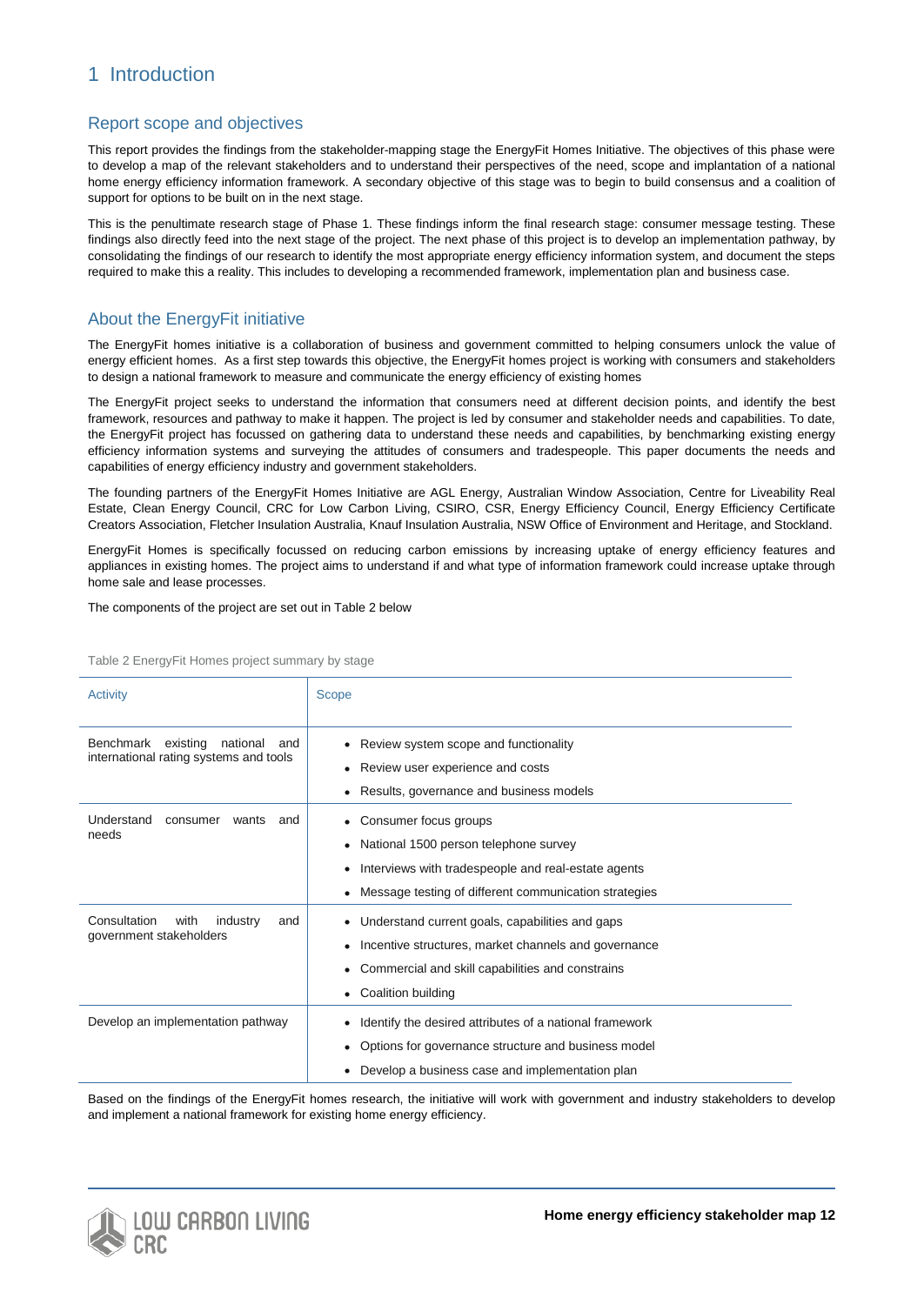# Methodology

This Stakeholder mapping exercise is the penultimate data-gathering phase of the EnergyFit Homes Project. The objectives of this phase are to understand the views of key stakeholder views with respect the measurement and communication of home energy efficiency at the point of sale and lease. Issues considered include stakeholder:

- Current goals, capabilities and gaps
- Incentive structures, market channels and governance
- Commercial and skill capabilities and constrains

A key priority for this phase was to identify options, and next steps for to support the next phase of this project, which is to develop and implementation path way. Stakeholders were also asked their views on:

- The desired attributes of a national framework
- Options for governance structure and business model
- Insights into developing a business case and implementation plan

A key element of this phase of the project was also consensus and coalition building for a consistent, voluntary national framework.

Consultation was conducted in the form of face-to-face interviews. Interviews were designed to draw out insights into the key issues above. As part of consensus and coalition building stakeholders were also provided updates on the preliminary findings of the research to date including:

- 
- Literature review Focus groups
- Information system benchmarking Consumer and industry surveys

Interview findings have also helped identify considerations for the final research phase of the project: consumer message testing.

Interviews and finding updates where structured around the four overarching research questions of this project, with a series of probing sub questions. The overarching questions are:

- 1. What information do consumers need? At what decision points? From which trusted sources? In what form?
- 2. What technological and market framework will facilitate this?
- 3. What's the appropriate governance structure and funding model for this framework?
- 4. What is the implementation plan and business case for establishing this framework?

The sub-questions and context are described in under research objectives of the project findings in Sections [3.2](#page-16-0) t[o 3.6.](#page-22-0)

Interview questions were conducted to draw out views on the potential for information systems to build an enhanced market for energy efficient housing, and on the best method to deliver information. Interviewees identified their role in influencing household decisions to invest in energy efficient home products and services, their connection to other stakeholders in the market, and the flow of information throughout their supply chain.

All interview comments are de-identified to protect the privacy of participants, in accordance with the ethical review processes of CSIRO within the guidelines of the National Statement on Ethical Conduct in Human Research.

# 1.1 EnergyFit Stakeholders

The key stakeholders in the delivery of energy efficient homes were identified with reference to the "Housing Production Lifecycle" stakeholder map [\(Figure 1\)](#page-14-0), and enhanced for this project in consultation with the EnergyFit Steering Committee.

This map was originally produced for the Office of Environment and Heritage (OEH) as part of their Collaborative Sustainable Housing Initiative. The map includes significant detail on stakeholders in new building supply, but less in the operational phase of the building, so a number of stakeholders were included in this report that are not identified in the housing production lifecycle. For the purposes of this project, the key stakeholders in the existing building market were identified as:

Table 3 Stakeholder categories

| Category in this report                                   | <b>Housing Production Lifecycle reference</b>              |
|-----------------------------------------------------------|------------------------------------------------------------|
| Real estate (includes agents and listing services)        | Real estate agents, Property listing services              |
| Banking                                                   | Valuation, finance and insurance                           |
| Community groups                                          | Existing home owner, New home buyer                        |
| Property construction (including developers and builders) | New home construction                                      |
| Research                                                  | Research                                                   |
| Building product industry                                 | Manufacturing and research.                                |
| Energy services                                           | stakeholder.<br>Plays an important in measuring and<br>New |

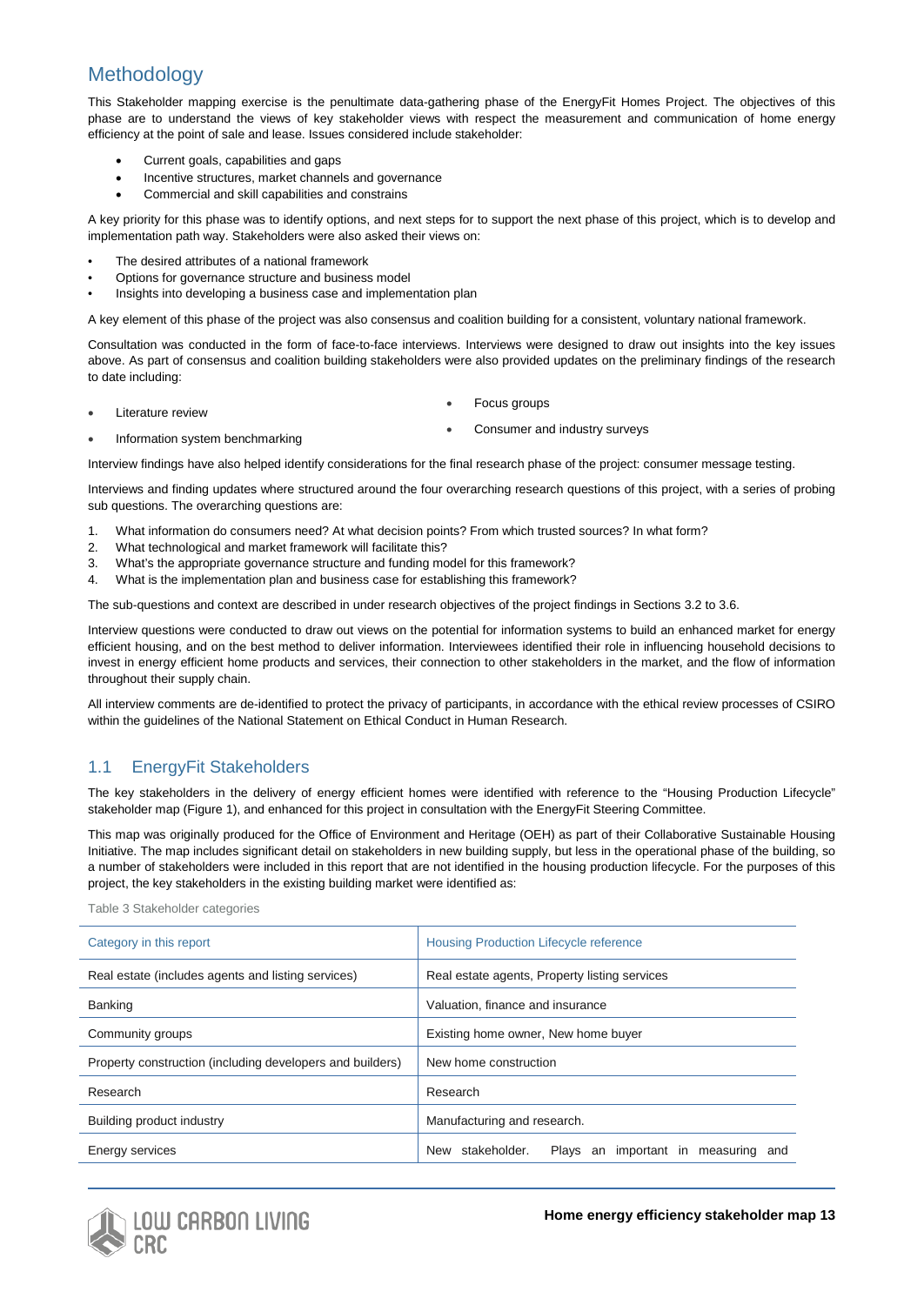|            | communicating energy efficiency in existing homes.                                                                                                                                                                  |
|------------|---------------------------------------------------------------------------------------------------------------------------------------------------------------------------------------------------------------------|
| Government | New stakeholder. Plays an important role in regulating property<br>and energy markets and transactions, and providing "common<br>good" services such as energy efficiency certificates and<br>information programs. |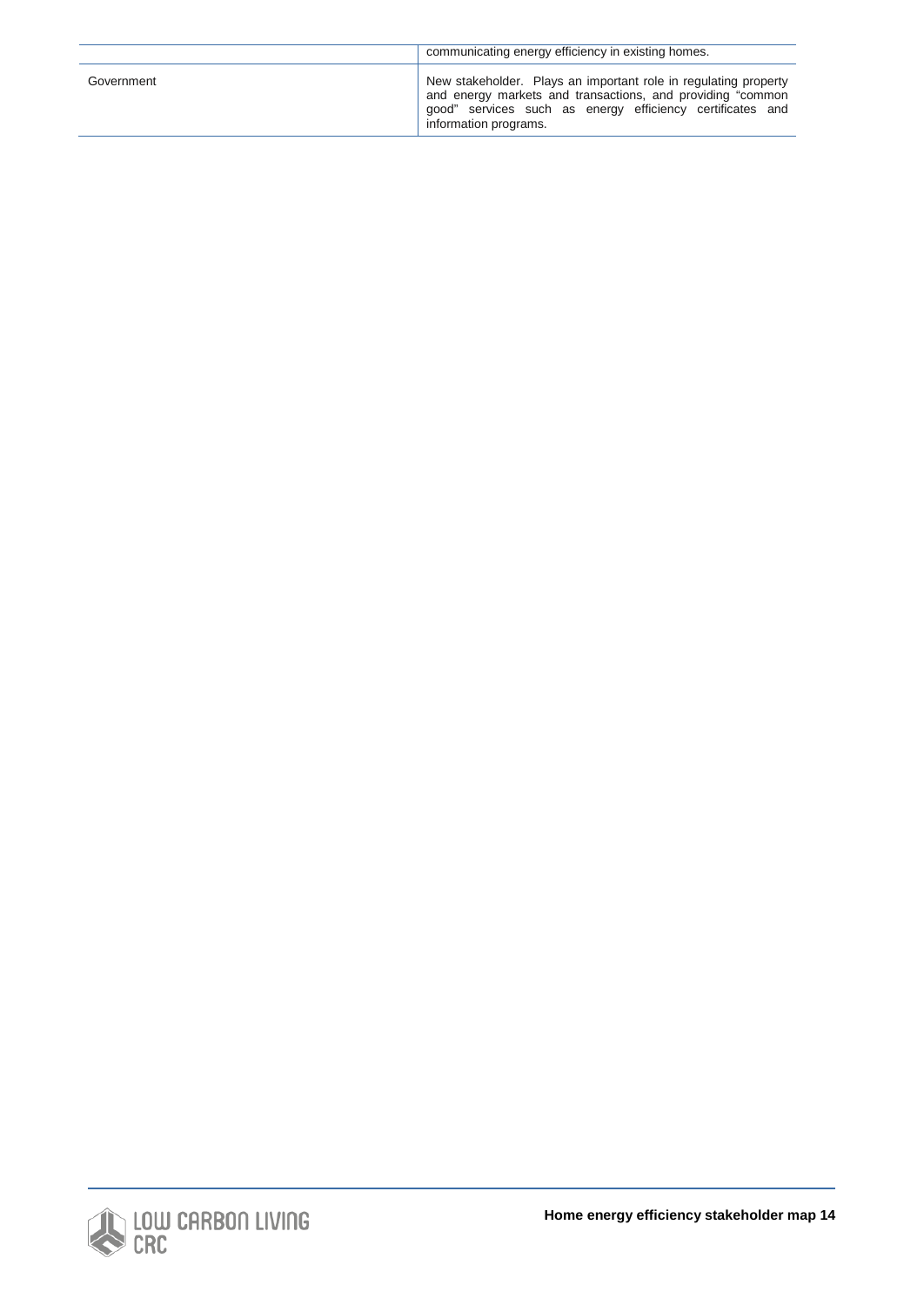# The housing production life-cycle



<span id="page-14-0"></span>

**Home energy efficiency stakeholder map 15**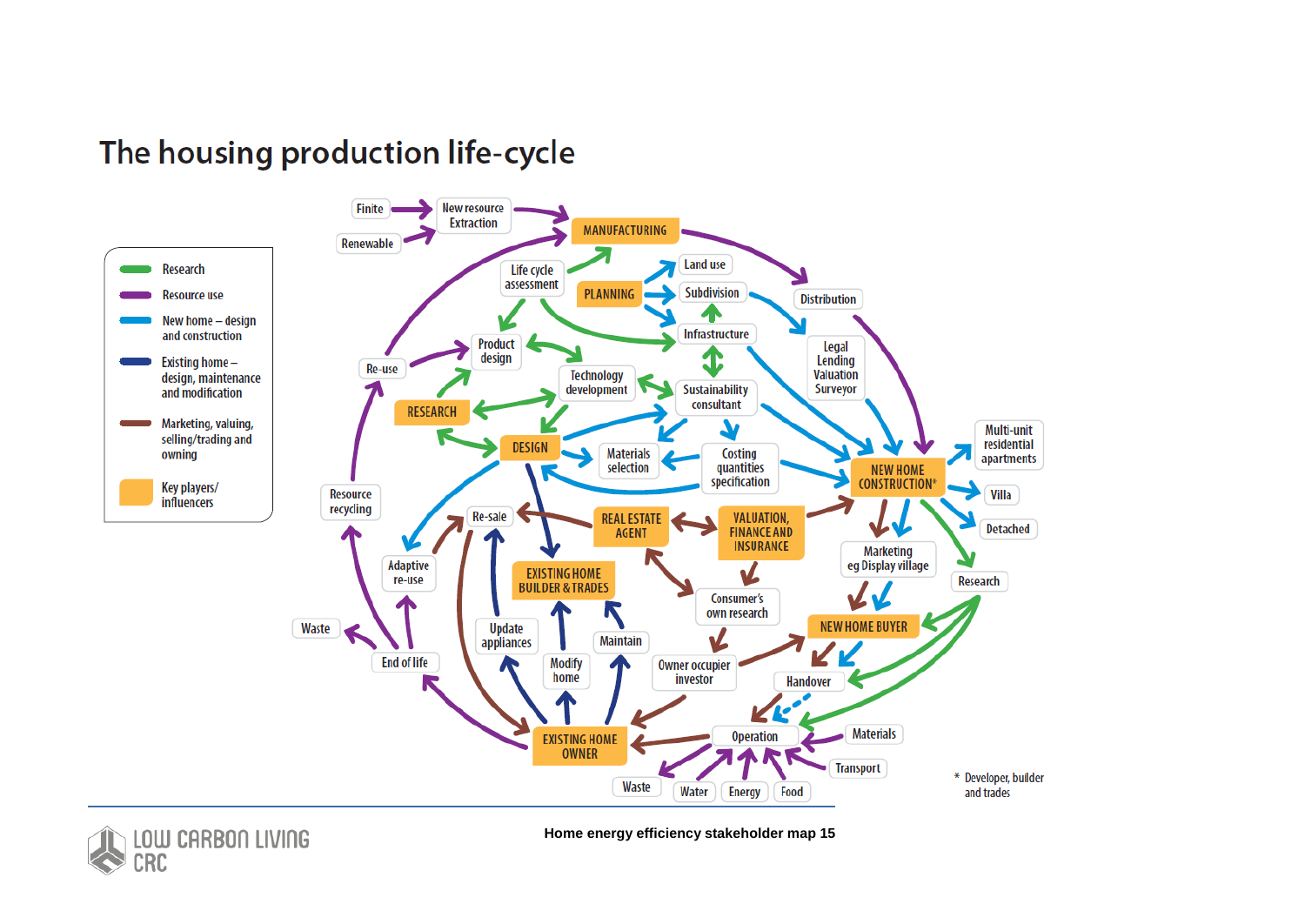# 1.2 Stakeholder interviews

A broad range of industry participants were approached to participate in this research project. These interviews included the relevant officers in six government departments across five jurisdictions. It also included major stakeholders from energy retail, building products, finance, real estate, community and research industry.

Participation was stronger from some industry sectors than others, largely reflecting their current level of involvement in the provision of energy efficiency information. Government participation was particularly positive, reflecting a strong interest in this space.

| Sector                     | Participants                                                                                                                                                                                                                                                                          |
|----------------------------|---------------------------------------------------------------------------------------------------------------------------------------------------------------------------------------------------------------------------------------------------------------------------------------|
| Government                 | Department of Industry and Science (Aust. Gov.)<br>NSW Department of Planning and Environment<br>Office of Environment and Heritage (NSW)<br>Victorian Department of Economic Development<br>Department of State Development (SA)<br>Environment and Planning (ACT)<br>City of Sydney |
| Developers                 | Stockland                                                                                                                                                                                                                                                                             |
| Energy efficiency products | Knauf Insulation<br><b>CSR Bradford</b><br><b>Fletchers Insulation</b><br>Australian Windows Association<br>Insulation Council of Australia and New Zealand                                                                                                                           |
| Property services          | Liveable Property Institute<br>REA Group (realestate.com)                                                                                                                                                                                                                             |
| Lenders                    | <b>BankMECU</b><br>Bendigo Adelaide Bank                                                                                                                                                                                                                                              |
| Energy services            | <b>Energy Efficiency Council</b><br>AGL                                                                                                                                                                                                                                               |
| Consumers                  | Victorian Council of Social Services<br>Brotherhood of St Lawrence<br>Consumer Utilities Advocacy Centre (CUAC)<br><b>Environment Victoria</b>                                                                                                                                        |
| Energy experts             | CSIRO<br><b>RMIT</b>                                                                                                                                                                                                                                                                  |

Table 4 List of energy efficiency systems in this review

Building trades industry bodies were not included in this research to avoid duplication of effort with the national survey of tradespeople. Where relevant, this research notes published positions of the building industry, primarily as part of public consultation to previous national government initiatives to implement energy efficiency disclosure programs.

## 1.3 Selection Bias

In part, it is likely that there is a degree of selection bias in the stakeholders interviewed. Most of the industry, government, research and community group stakeholders interviewed have long been actively involved in this policy area. In conducting our research we reached out to stakeholders from a broader range of organisations, but were not successful in obtaining interviews from several.

The key gap in our stakeholder research is organisations that do not currently deliver energy efficiency services, but potentially could. This includes property valuers, building inspectors, and customer facing tradespeople. We have had feedback from a number of government and industry stakeholders that these challenges are not surprising. Several stakeholders have recommended new potential interview subjects. They also recommend that engagement is likely to be more successful in the next phase of the project, when we are discussing tangible options and recommendations. This is discussed further in Section [0](#page-24-0) on next steps.

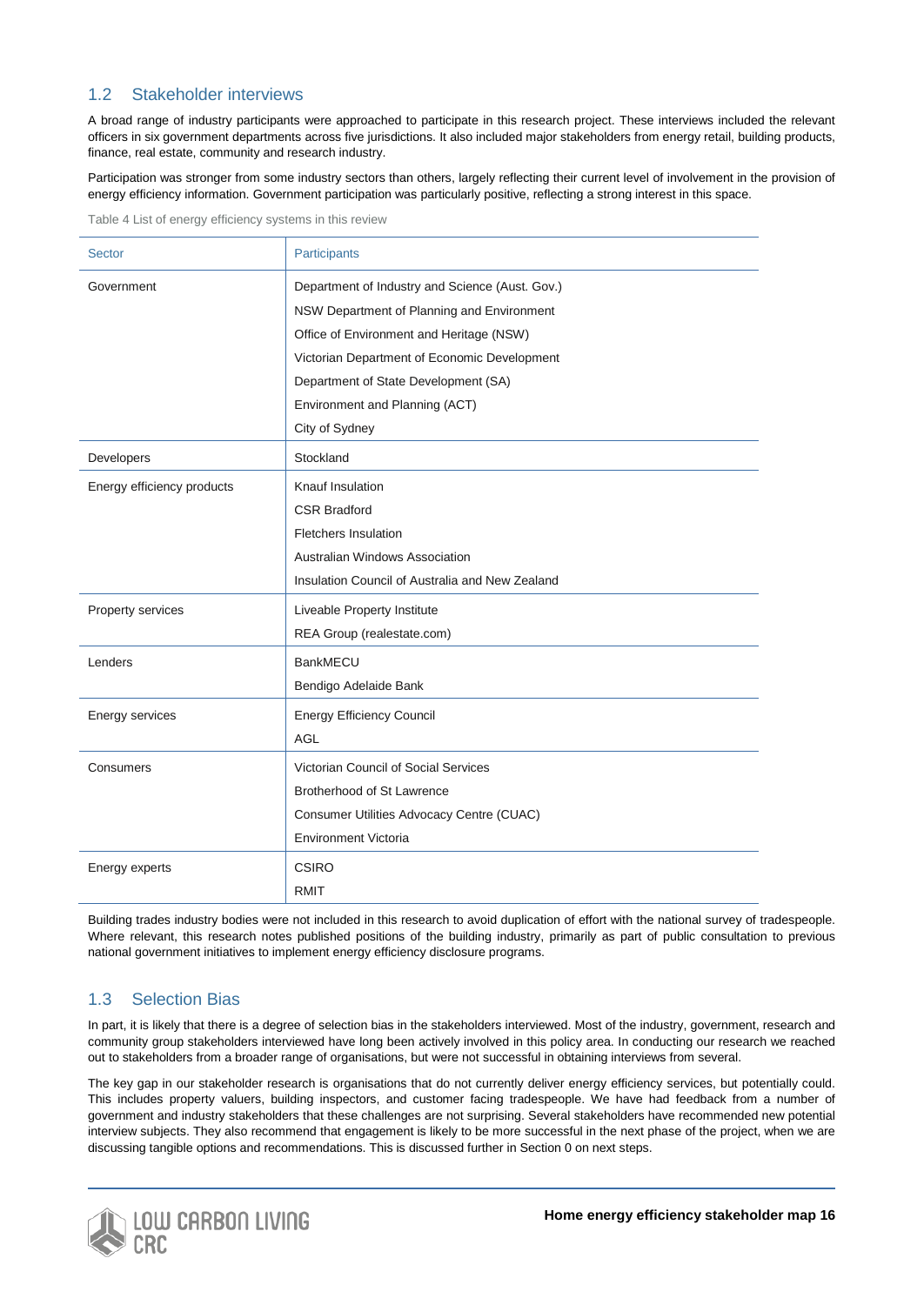# Research findings

This section provides an overall summary of stakeholder perspectives on using information to transform the market for energy efficient homes at the point of sale and lease. Overall, there was very strong support across stakeholders interviewed for the development of a national home energy efficiency framework. This support and general findings are discussed in [3.1.](#page-16-1)

Stakeholders had a high level of consensus on the features required for such a framework, with some important differences, as detailed in section[s 3.2](#page-16-0) to [3.5](#page-21-0) below. These sections synthesise stakeholder feedback on the desired attributes of a national framework.

There was a broader range of perspectives on how to implement such a framework, as detailed in Section [3.6.](#page-22-0) This section summarises stakeholder perspectives on next steps including:

- Options for governance structure and business model, and
- The next steps required for:
	- o Further coalition building, and
	- o To develop a business case and implementation plan

#### <span id="page-16-1"></span>Strong support for a standard national framework

The overarching finding of this report is that there is a very high degree of support for developing a standard, agreed national framework to measure, compare and communicate the energy performance of existing homes. This support extends across government, industry, research and community organisations.

All stakeholders agreed with the propositions that:

- 1. Communicating the energy performance of homes at the point of sale and lease requires a standard framework to measure and compare existing homes
- 2. A framework with appropriate scope, functionality and governance does not presently exist
- 3. Were standard energy measurement and comparison framework to be developed it would have useful applications beyond the point of sale and lease

There is a general consensus that a framework would mostly like have the greatest success in in encouraging improvements in medium-grade building stock, and reward already high performing homes.

Information alone is not considered likely to help low income and energy hardship households. However a framework for measuring and comparing performance could help with minimum standards and other low-income policy objectives.

Stakeholders generally feel that it is important for a framework to cover apartments, but note that this may be difficult to achieve. A framework would most likely need to be easily tailored to cover fewer or different features and separate benchmarks for apartments.

There is a high degree of consensus on the general attributes of a potential framework, with differences of opinion on some details. For some issues where there is high consensus, key stakeholders have alternative perspectives that need to be considered and addressed. Section[s 3.2](#page-16-0) to [3.5](#page-21-0) detail the key findings on framework attributes.

In contrast to the high level of consensus on framework attributes, there was greater diversity of views on implementation. Within these views, there were a number of dominant options with respect to administrative, technology and market governance. Section [3.6](#page-22-0) details findings on framework implementation options.

## <span id="page-16-0"></span>What information do people need?

#### Research objectives

The first research question for the EnergyFit initiative is what information do people need on the energy performance of homes. The literature, review, focus groups and surveys are the primary work streams responsible for answering this question. However the stakeholders interviewed in the stakeholder mapping work have significant experience and insights to contribute to this research.

The energy efficiency performance of a home can be communicated in many different ways. For example energy efficiency can be communicated terms of absolute energy consumption, or relative energy consumption compared with equivalent homes. It can be measured in terms of energy (e.g. megajoules p.a.), carbon (tonnes CO<sub>2</sub>e), running costs (\$/p.a.), features (e.g. 6 star A/C and R3 insulation), and comfort.

This question aims to understand the issues that influence people's decisions to invest in energy efficiency features. This includes investing in homes that already have energy efficiency features, and adding these features through renovations or refurbishments. Stakeholder views showed a high level of consensus on this question, and were consistent with the preliminary finding of the consumer research streams.

#### Stakeholder perspectives

There was generally a high degree of consensus among stakeholders across government, industry and community groups on the type of information required. Consultation identified three main issues to consider:

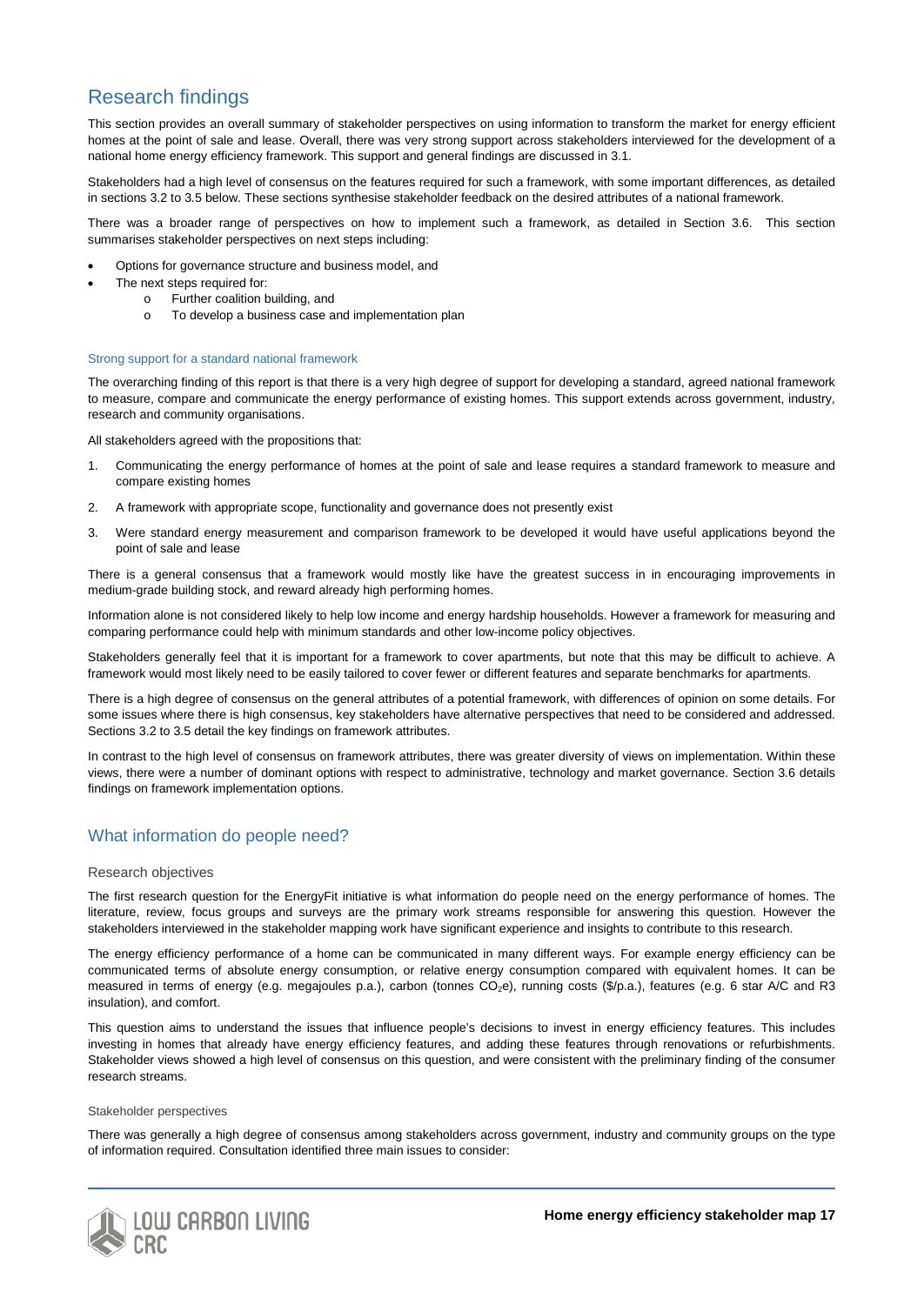- 1. The importance of consistency and comparability versus accuracy.
- 2. A strong preference for energy over carbon and other metrics.
- 3. The importance of providing supplementary and layered information.

There was a high degree of consensus amongst stakeholders on most of these findings. The exception is accuracy. The vast majority of stakeholders from government, industry and community groups believed accuracy was not an important consideration. However a minority of informed stakeholders felt strongly that accuracy was at least as critical as consistency.

All of these issues are discussed in more detail below.

#### Accuracy, consistency and comparability

There was a very high level of consensus among stakeholders that the following framework attributes are more important than the metric used to communicate energy efficiency:

Replicable If different people measure the same home they would get the same result

Comparable The results for one home can be easily understood and compared with those of other homes

Only a small number of stakeholders felt that accuracy was important. These stakeholders hold a strong view that any communication of energy efficiency must closely match the results of robust scientific models such as NatHERS. However, the majority of stakeholders felt that consumers would not be overly concerned about accuracy, but that consistency of results was essential to public trust in a framework.

In part this is because stakeholders believe that consumers innately understand that the energy consumption of a given home can vary greatly depending on the behaviour of its occupants. The behaviour of future occupants can't be accurately measured, which places significant limits on the potential to accurately measure future energy performance.

In contrast majority stakeholders strongly believe that consistency (or precision) in measurement is essential to the success of a framework. There is a high-level of consensus that a framework would lose public credibility if results for the same home varied when different people provided the information. Some stakeholders considered that a solution to this was a simple measurement framework with broad categories that makes it very difficult to wrongly assess a home.

#### Energy as the primary metric

Within these parameters, energy is considered the most important metric, rather than carbon or other factors. This is broadly consistent with the findings of the consumer research which found a very high percentage of households are concerned about energy costs. The research also found that environmental benefits were only a driver for action in a minority of households.

However there was split between stakeholder consultation and the consumer research as to how energy should be measured and communicated. The consumer research has found that energy costs are the issue of energy efficiency that consumers care most about. Many stakeholders considered cost a poor measure for energy efficiency, as energy costs could vary significantly based on energy tariff structures and the use of the home.

Some government and industry stakeholders felt strongly that base building energy is a more objective metric and better suited to provide consistency in the measurement and communication of information. As discussed in section [3.5,](#page-21-0) several stakeholders also pointed out that there is a gap between what consumers say they want in interviews, and the factors that actually drive their decisionmaking. Studies have shown that more abstract metrics like stars can be much more effective at changing behaviour and driving rational decision making than data on running costs. For example, Shewmake and Viscusi (2014) report that research into how consumers make data intensive decisions suggests that a simple evaluative metric such as poor/average/good or a star rating "reduces cognitive hurdles and helps consumers pick better higher quality products at similar prices".

Some stakeholders would like to see comfort conveyed as a benefit. OEH's *Insight and Reason* research suggests comfort is potentially an important communication device to engage key demographics on the benefits of energy efficiency. However there is as yet no clear metric to use to measure and compare comfort. Some stakeholders felt that comfort is highly subjective and attempting to develop general, quantified metrics risks undermining its communication value.

<span id="page-17-0"></span><sup>1</sup> Shewmake, S and Viscusi, W 2014, Producer and consumer responses to green housing labels, *Economic Inquiry*, Vol 53 No.1



j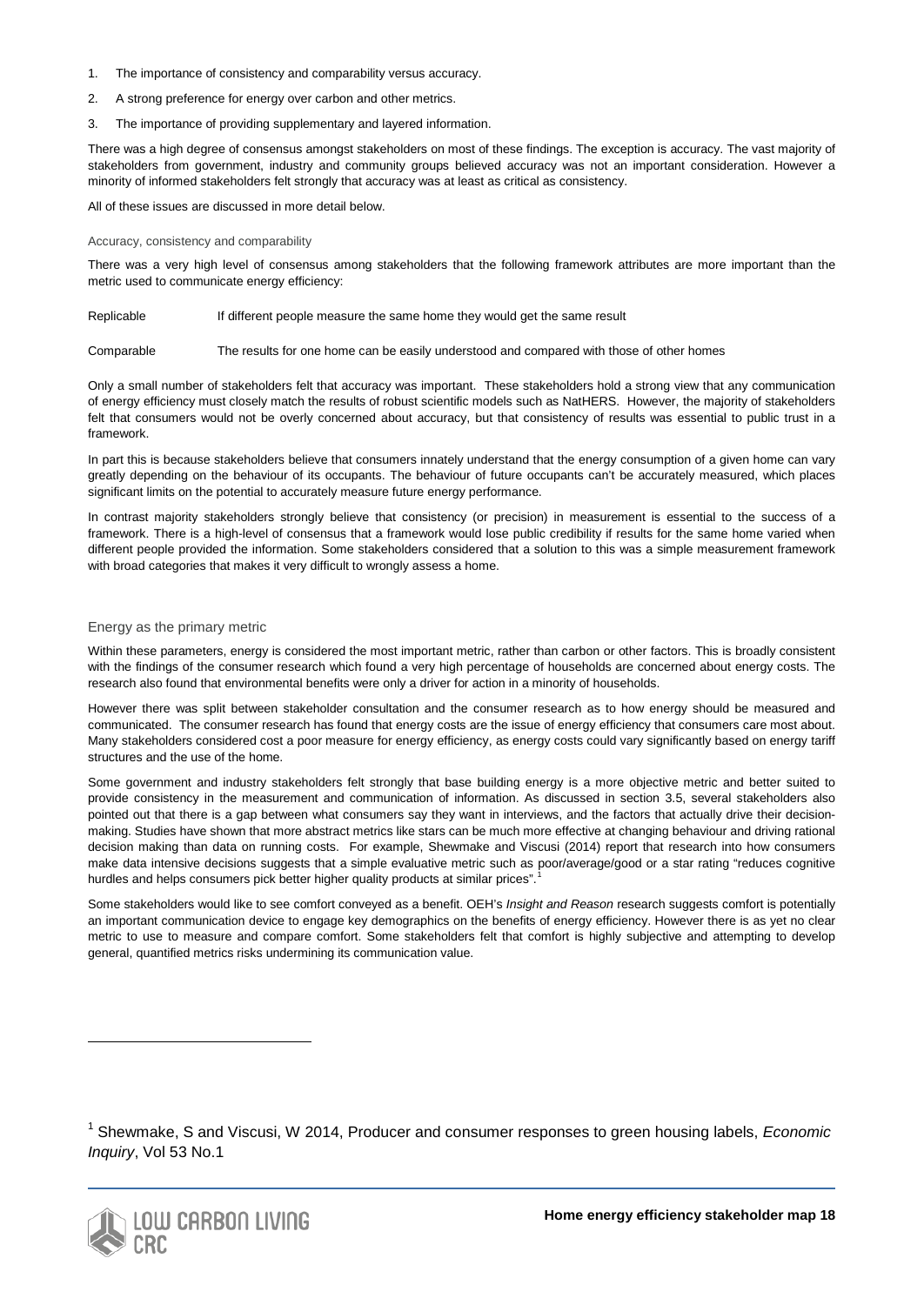#### Layered information

While stakeholders broadly agree that energy should be the primary metric, almost all stakeholders interviewed felt that it was important to provide consumers with layered information, including key features, energy savings recommendations, co-benefits such as comfort or property value implications, and potentially bill impacts. This perspective was based on a general government, industry and community group consensus that layered information was essential to building trust and credibility.

Stakeholders felt that consumers needed clear, simple headline information on a primary metric. However they believed that consumers would want additional, easily verifiable information to be able to assess the relevance of headline energy efficiency performance information. For example, information on the features and appliances that lead to a high overall energy efficiency performance would allow householders to sense-check performance information. Some stakeholders felt that this was essential to building consumer trust. No stakeholders had any objections to providing layered information. This perspective aligns with the experience of the focus groups. Focus group participants initially engaged strongly with star ratings and energy bill benchmarking information, and then questioned whether it would apply to them. Consumer-facing stakeholders believe this would be common, and that a framework needs to allow consumers to validate results for themselves.

Other stakeholders felt that an information framework needs to include tangible energy savings actions if it is to drive investments that improve energy efficiency. Stakeholders agree that home energy efficiency is a complex issue, and that there is a lack of public understanding of the factors that influence energy consumption. Some stakeholders strongly believed that simply telling people whether or not a home was efficient would not catalyse change. They believed a framework should offer tailored tips of specific actions that would improve the energy performance of the home in question. This aligns with the results of a survey of 3000 European households, which found that householders were twice as likely to have carried out one or more energy efficiency measures if the Energy Performance Certificate provided at the point of sale included recommendations on energy savings opportunities<sup>[2](#page-18-0)</sup>.

Finally some stakeholders also felt it is also critical to provide additional information in a way that doesn't overload consumers, and that the whole package of information would need to be simple, engaging and easily accessed by householders.

#### At what point?

#### Research objectives

The second research question asks at what point do consumers need information on the energy performance of homes. This question seeks to understand the "moments that matter" in the process of buying, selling and renting homes from an energy efficiency perspective – the points at which information on the energy efficiency of a home is likely to result in decisions that improve home energy efficiency.

These decisions could include:

- Property sale: Paying a higher price for a more efficient home, and thereby creating an incentive for other owners to invest in efficiency.
- Property lease: Paying a higher rent for a more efficient home, creating an incentive for other landlords to invest in energy efficiency.
- During occupation: Investing specifically in measures to improve energy efficiency because of perceptions about the value for current or future occupants.
- During renovation: Including energy efficiency as part of a broader home renovation for the reasons above.

In defining the scope of the EnergyFit home initiative, the Steering Group recognised that the "point of sale and lease" is broader than the final contract signing. All phases of this project have looked at both the period when consumers are thinking about the sale, purchase or lease of a home, and other times in which decisions could influence the future sale, purchase or lease – such as choosing to renovate the home. The project has considered the information consumers seek and the decisions they make that have the potential to influence the energy performance of homes.

Consumers can think about, research and plan home sale, purchase or leasing decisions for up to a couple of years before taking action. Over this time there are many potential direct and indirect triggers that could influence their views and actions on energy efficiency. The purchase or lease of a home can be followed by a period of "nesting" or customisation, which has many potential direct and indirect opportunities to improve home energy efficiency. Consumers that value energy efficiency might prefer to buy or lease a less efficient home with other features that they value, and invest in their own energy efficiency improvements. Alternatively they might prefer a home that already has energy efficiency features.

<span id="page-18-0"></span><sup>&</sup>lt;sup>2</sup> IDEAL-EPBD 2011, Key findings & policy recommendations to improve effectiveness of Energy Performance Certificates & the Energy Performance of Buildings Directive, [<www.ecn.nl/docs/library/report/2011/o11083.pdf>](http://www.ecn.nl/docs/library/report/2011/o11083.pdf)



j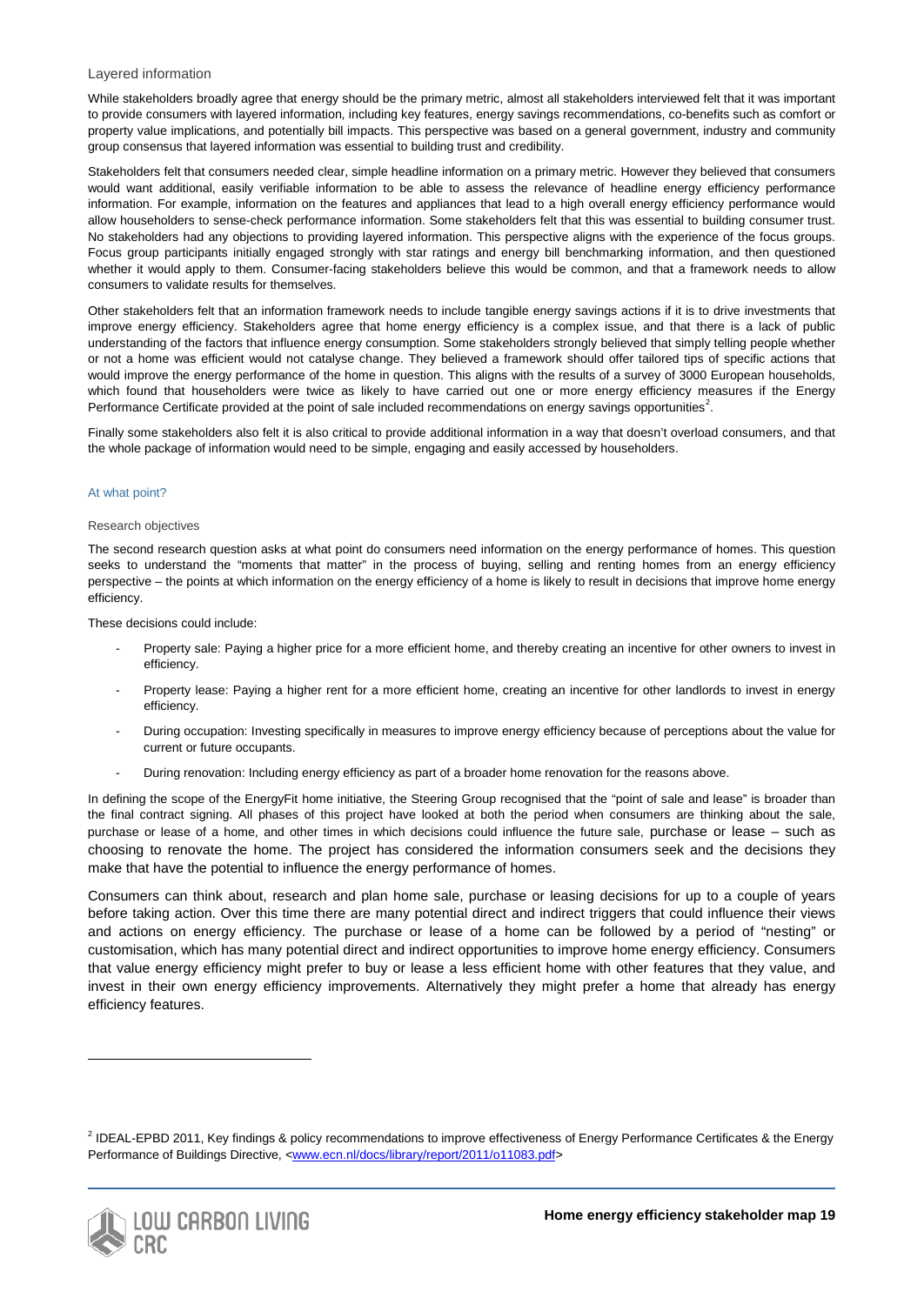The consumer research streams of this project are primarily focussed on answering the question "at what point". Nonetheless, stakeholder-mapping research also tested this scope with stakeholders and canvassed a broad range of potential decision points. These include decision points that are directly part of the real estate process. They also include moments that may occur while someone is in the market for a home, which may influence their thinking and actions. For example:

| Real estate process             | <b>Related interactions</b>    |
|---------------------------------|--------------------------------|
| Property advertising / research | High energy bills              |
| Property appraisal              | Appliance failure              |
| Property inspection             | Cold winters / hot summers     |
| Building inspection report      | Interaction with trades people |
| Property valuation report       |                                |

Pre/post sale renovation / refurbishment

#### Stakeholder perspectives

Stakeholders from across government, industry, research and community sectors generally concurred with the broad framing of "point of sale and lease" in the project. However, a majority of stakeholders felt that the priority for the framework should be to support communication between buyers and sellers. Within this context there was a high level of support for a framework that was useful at a broader range of touch points through the extended sale/lease life cycle. A significant majority of stakeholders also supported or strongly supported a framework that allowed informal self-assessment by consumers.

#### *1.3.1.1 Home vendor-buyer communication is the priority*

The majority of stakeholders believe that the most important use for home energy information is communication between buyers and sellers. This decision point was generally viewed as the point most likely to influence consumer views on the value of energy efficient homes, and thereby to serve as a catalyst for action at other points.

The majority of stakeholders across sectors believed highly efficient rental properties were important, but were consistently less optimistic about the impact of voluntary information systems in the rental market. This view is based on a perception that tenants lack the market power to drive landlords to improve stock in most (but not all) rental markets in Australia at the moment. Despite this caution, stakeholders generally believed that it was still important for a framework to be designed operate at the point of lease to help catalyse longer-term change.

Community and industry organisations working with low income and energy hardship customers strongly felt that information alone would not help these consumers. Low income and energy hardship households often face additional economic and social challenges to adopting energy efficiency. Nonetheless there was high consensus among these stakeholders that a well-designed and nationally accepted framework for benchmarking home energy efficiency could assist other policy goals. For example, some stakeholders in this policy space are pursing mandatory minimum energy efficiency standards for rental homes. A uniform national approach to measuring and comparing the energy efficiency performance of homes could underpin these standards if it were designed with this in mind.

#### *1.3.1.2 Additional decision points increase potential for action*

Stakeholders also broadly support a framework that can facilitate communication of home energy performance across a broader range of decision points. In particular a framework could potentially help energy efficiency suppliers to credibly communicate product benefits. An effective framework is also of potential use for energy retailers to engage with customers on issues of energy consumption and energy efficiency products. These benefits however are only likely to be achieved if the framework is flexible, cost effective and nationally accepted as a standard.

There is a general consensus that the value of the framework to customers will be reinforced if it is also relevant and used at other decision points.

Energy efficiency performance information was not seen as a priority for the banking industry. Energy bills have little impact on lending approvals and pricing.

### From what source?

#### Research objectives

The third research question seeks to identify the sources through which a framework should deliver information. It aims to understand the sources of information on home energy efficiency that consumers trust and are influenced by. This question is primarily a focus of the consumer and trades research. However stakeholders were also asked their views.

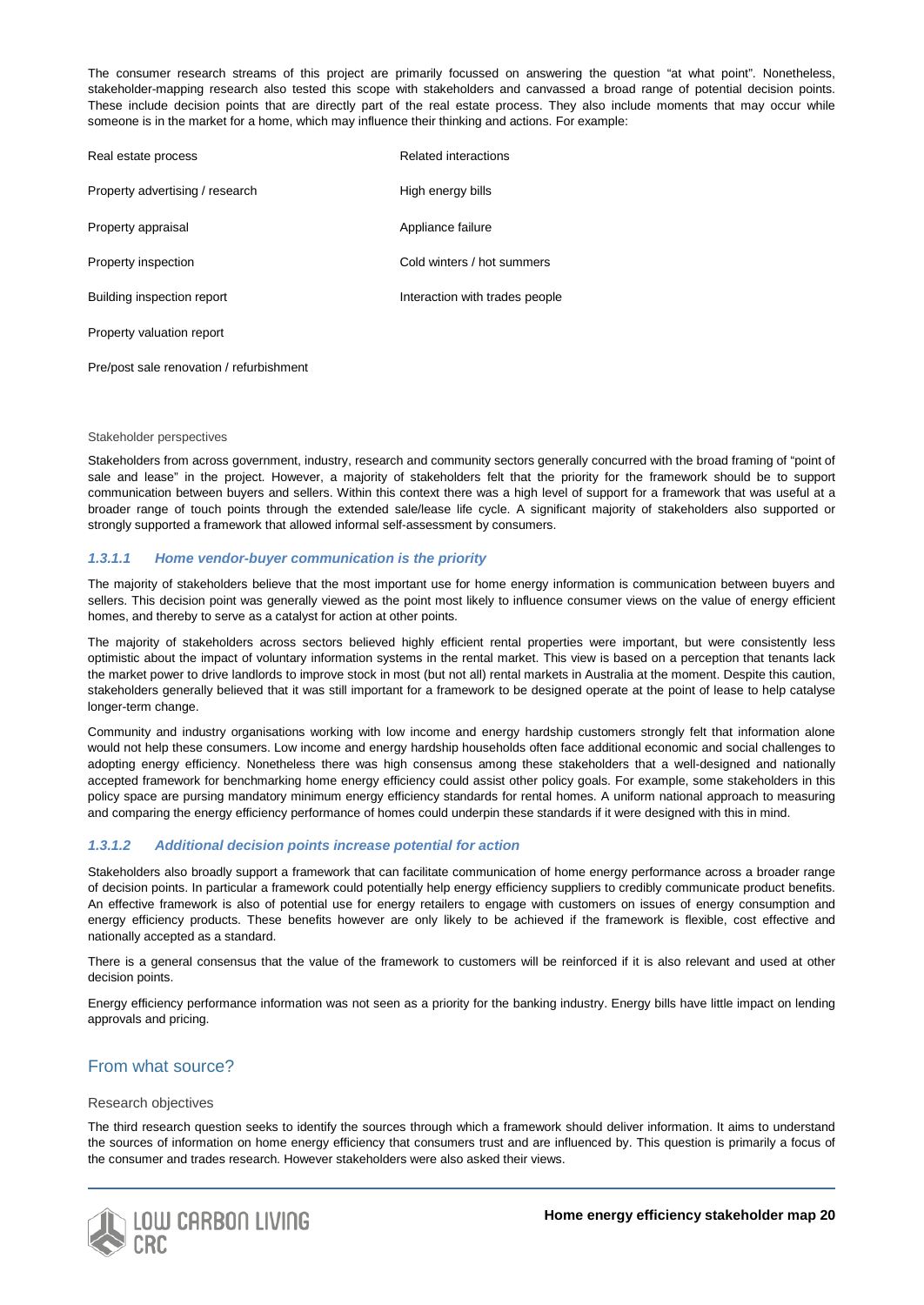<span id="page-20-0"></span>

| Table 5 Potential sources of energy efficiency information |  |  |  |
|------------------------------------------------------------|--|--|--|
|------------------------------------------------------------|--|--|--|

| <b>Type</b>                  | <b>Example sources</b>                                                             |
|------------------------------|------------------------------------------------------------------------------------|
| Peer to peer                 | Self assessment, interactions with friends and neighbours                          |
| Government                   | Local, state or national agencies and research organisations                       |
| Property sector              | Real estate agents, property data providers, building inspectors, property valuers |
| Professionals and trades     | Electricians, plumbers, architects, designers, builders                            |
| Product suppliers            | Insulation, window, solar or appliance retailers                                   |
| Non-government organisations | Choice, Clean Energy Council, Green Building Council                               |
| Energy efficiency            | Energy assessors, NatHERS assessors                                                |

#### Stakeholder perspectives

Overall there was a high level of consensus that the most important factor for establishing trust in information was the overarching organisation that endorsed it. A strong majority of stakeholders believed that a framework should be open for use by individuals from any background, provided that they had appropriate training, accreditation and administrative oversight. There was a greater diversity of views as to the appropriate levels of training, accreditation and administrative oversight.

#### *1.3.1.3 The endorsing body is paramount*

The majority of stakeholders believe that for a framework to succeed it must be endorsed by an overarching credible and trusted source. The majority of stakeholders remained open-minded about what types of organisation could be trusted. Across all sectors, stakeholders generally preferred a government administrator or a quasi-autonomous nongovernment organisation (quango). Most stakeholders were not adverse to a commercial administrator, but believed government or a quango would be more trusted. Stakeholders that supported government or quango administration were generally agnostic as to which body should provide administration, and whether it was existing or new.

However, the vast majority of stakeholders felt strongly that appropriate governance is necessary for a framework to be trusted and embraced by consumers and industry. There was a spectrum or opinions as to what appropriate governance entails. These issues are covered in sectio[n 3.6](#page-22-0) on implementation.

#### *1.3.1.4 A diversity of delivery sources is desirable*

There was strong consensus that members of a broad range of industries should be able to deliver information, provided they are supported by appropriate training, accreditation, and compliance. This perspective is based on a general agreement that in a voluntary framework, the more people than can deliver information, the greater the likelihood it will be delivered. It is also reflects a general agreement that the cost of information delivery are likely to be lower if it can be provided by professionals who are already interacting with households.

However there was a spectrum of views as to what appropriate training, accreditation, and compliance entails. Across sectors, stakeholders were agreed that the test of a governance framework is whether a framework delivers consistent information, regardless of who delivers the information. There is also a high level of agreement amongst stakeholders that the cost of training, accreditation and compliance should be kept as low as possible. Some stakeholders feel that it is critical that training and accreditation costs are zero or near zero to keep the cost to consumers down. Many others feel that this is not possible, but that the framework administration must be designed with efficiency and effectiveness at its centre. These issues are covered in section [3.6](#page-22-0) on implementation.

#### *1.3.1.5 Self assessment is important*

There was a high degree of consensus that a framework should involve the option for informal self-assessment. Stakeholders generally had a preference for low cost, formal and professional auditable property ratings. However most stakeholders saw merit in allowing the framework to be used online for free by households for their own research purposes. This was seen as another channel through which understanding and trust of a voluntary system could be spread.

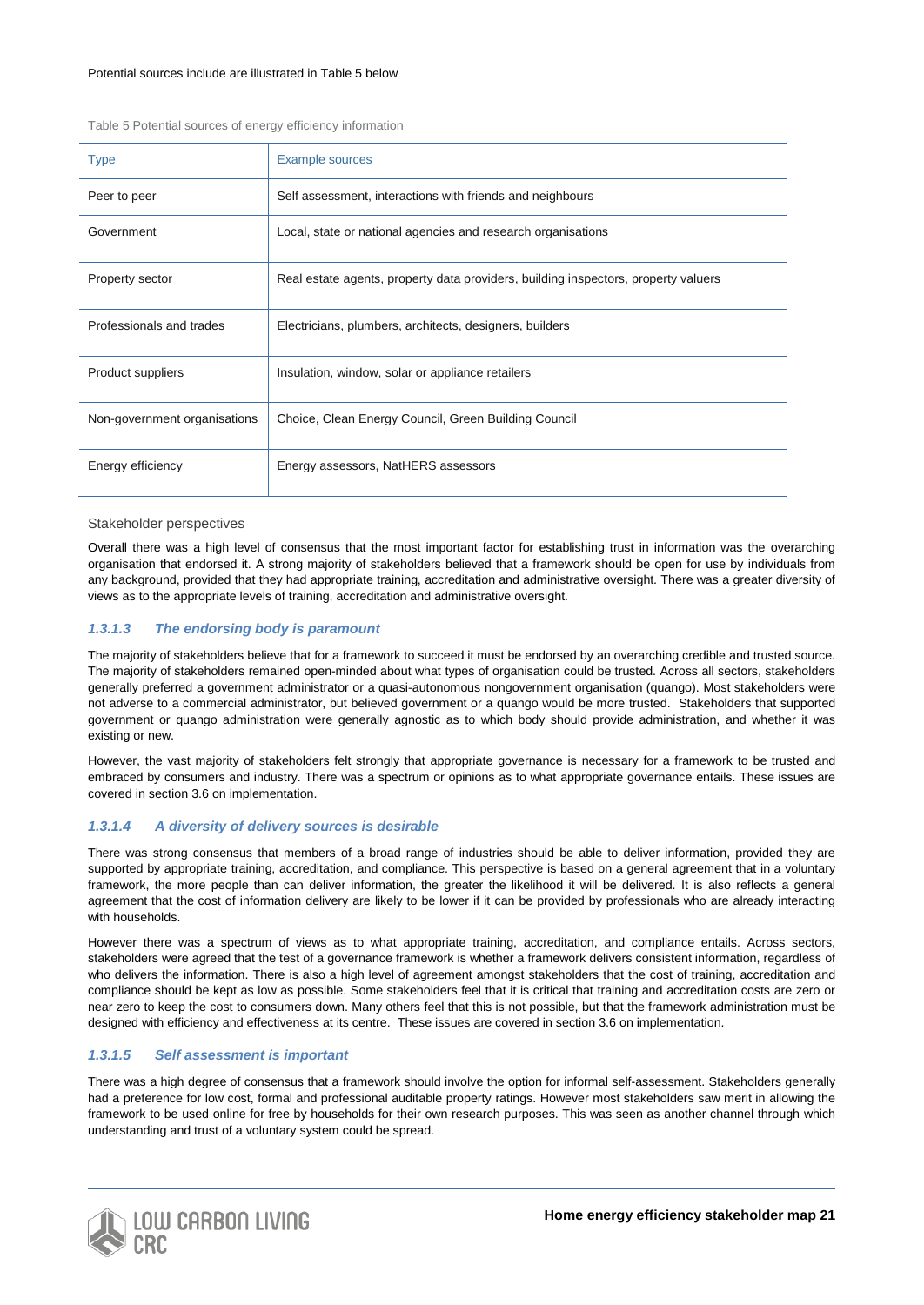Some stakeholders went further. They believed that free self-assessment was in fact critical to the success of a voluntary framework. These stakeholders pointed to their experience of the National Australian Building Energy Ratings System (NABERS). They argue that if building owners were not able to conduct their own informal NABERS ratings they would have been far less likely to incur the cost and risk of a formal rating. Under a voluntary rating system, ratings are only of benefit to a homeowner if they showcase the energy efficiency strengths of a home. A free, informal self-assessment allows a homeowner to understand what a home performance is likely to be, and how to maximise it before they invest in a formal rating for marketing purposes.

### <span id="page-21-0"></span>In what form?

#### Research objectives

The final set of framework attribute research questions looks at the form in which information should be provided. This covers appropriate message framing, the nature of the content and the medium by which it is provided. Again these questions are primarily the focus of the consumer research and message testing. However stakeholders across sectors have significant experience in these areas and their views were canvassed.

In terms of message framing, options include comfort, running costs, bill savings, waste avoidance, neighbour comparisons, and investment payback. The consumer research and OEH's Insight and Reason research have helped shed significant light of some of these issues.

In terms of nature of the content, potential options include star ratings, heat maps, bill savings, bill cost, features checklists, and energy saving actions. Information can be personalised or generalised, individual or comparative (e.g. ratings), highly accurate or provide rules of thumb.

The form of the content could range from online or tablet based assessments to physical certificates or stickers.

#### Stakeholder perspectives

Some stakeholders have specific views on message framing, but the majority of stakeholders are looking to the findings of the consumer research and messaging testing. The majority of stakeholders strongly support some kind of rating system that provides comparative benchmarks, with additional supplementary information. There is a general consensus that there is a need for hard copy formal certificates, combined with informal online assessment tools.

There was a greater diversity of perspectives on this issue in comparison to the other attributes of the framework. Stakeholder opinions on many of these issues were not as strongly held, with high interest in research findings.

#### *1.3.1.6 Stakeholders look to the research for direction on framing*

There is a general consensus across sectors that existing energy efficiency messages are not driving action as they do not sufficient resonate with consumers.

Some stakeholder feel that comfort is a key message to engage consumers, but these stakeholders are split as to how. Some believe that the strength of comfort framing lies in its subjectiveness, and inherent positive connotations. Others are interested in whether objectives measures of comfort would help with communication.

Some stakeholders are interested in whether information on running costs would be more effective than messaging on energy efficiency. However other stakeholders feel strongly that appealing to consumers on economic terms is ineffective. Several stakeholders pointed to the success of Australia's appliance ratings system that frames information in general comparative terms (stars). They argue that studies have found this clean and consumer marketing style of communication was far more effective than factual based systems in the USA and Europe. They argue that consumers have a tendency to overly discount future benefits (hyperbolic discounting), and to make decisions on short-term factors. They note that studies have shown that qualitative tools like star ratings drive more rational decision-making than providing empirical information.

#### *1.3.1.7 Comparative ratings are the preferred form of content*

A strong majority of stakeholders are firmly committed to ratings to communicate the comparative energy efficiency of homes. Within in this majority, most stakeholders believe that consumers are likely to resonate most strongly with star-based rating systems. These stakeholders believe that consumers understand and value ratings and are familiar with them from appliances, hotels, and an increasing array of Internet services

However, some government and industry stakeholders believe that it essential that ratings for existing homes are not inconsistent with NatHERS or BASIX ratings for new homes. They fear that such in consistency would cause confusion and undermine the credibility of both frameworks. Ensuring frameworks are aligned perfectly could avoid this inconsistency. However, most stakeholders believe that this is neither desirable nor possible, due to the different scope and high cost of the existing new-build ratings. Instead some stakeholders believe that the way to avoid inconsistency is for an information framework for existing homes to use non-star based ratings. One example given is bronze, silver, gold and platinum certification.

A minority of stakeholders however were sceptical of the value of ratings, and suggested that simple checklists could be sufficient to communicate existing home energy efficiency. But the general consensus was that a system which considers how features interact in a specific house of necessary to provide meaningful information.

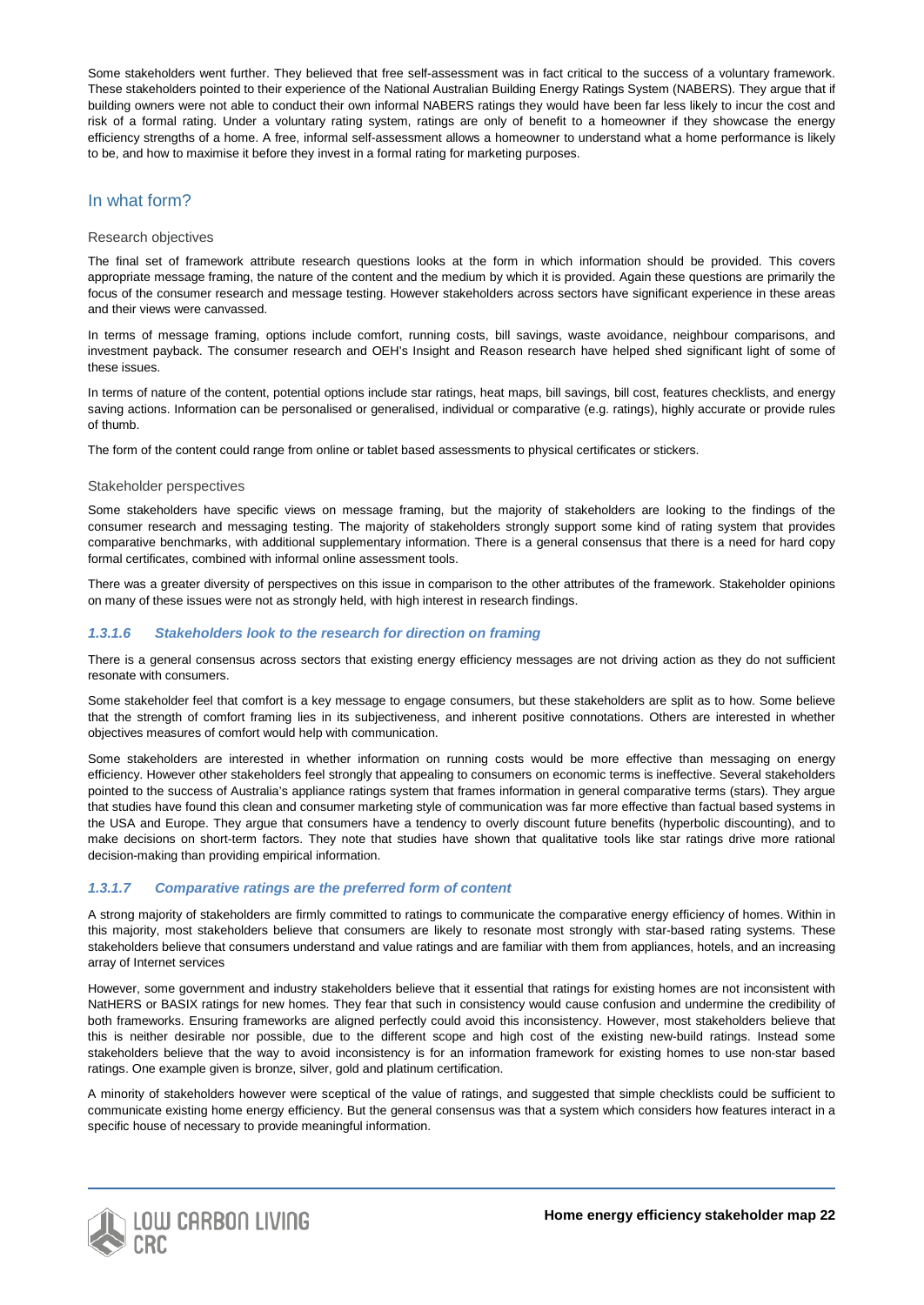As noted in Section [3.2,](#page-16-0) the majority of stakeholders believed that layered information was important. Those that supported ratings, largely also believed ratings need to be accompanied by information on the features that underpin the rating and preferably include recommendations to improve ratings.

#### *1.3.1.8 Physical certificates are important*

The majority of stakeholders believe that some form of physical certificate is required for effective communication of home energy efficiency at the point of sale and lease. They believe an endorsed assessor, accredited by a credible governance body for the framework, must provide the certificate.

Some stakeholders believe that a range of certificate types might be desirable, including for example:

- A free online assessment for research purposes that is not certified.
- A low cost, formal assessment with a lower degree of accuracy that is officially certified to suit most homes.
- A higher cost formal assessment with a high degree of accuracy for houses that attain the highest standards of efficiency.

There is high consensus that the information must be low cost or free. However some emphasise that consumers won't value information that is free, and it must have a nominal price that can be waived as part of bundled offers.

There is general support for tiered forms of information provision including free informal self-assessment and higher cost certification options.

### <span id="page-22-0"></span>What is required to make this happen?

#### Research objectives

The final research questions help to establish the options for an implementation pathway for the next phase of this project. These questions consider the administrative governance arrangements, supporting tools and technology and market frameworks required to deliver a framework.

In terms of governance arrangements, options include delivery, independent government and industry administration, private commercial delivery or no administration. The tools and technology options include leveraging existing or developing new tools and systems. Another question is whether one single tool/system is required or whether an ecosystem of competing/complementary tools can be effective. Options on market structure range from completely funded through to full cost recovery.

#### Stakeholder perspectives

There was a high-level of consensus that a framework requires government, industry, research and consumer organisation oversight to be embraced by consumers and industry. There was a greater diversity of perspectives as to what this oversight should look like.

The primary next task for this project is to define clear implementation options, assess them against consolidated research findings and conduct further stakeholder consultation. These next steps are discussed further in Sectio[n 0.](#page-24-0)

#### *1.3.1.9 Governance*

There was a very high level of consensus that whatever governance framework is adopted, it must have meaningful and transparent oversight by representatives of government, industry, research and consumer advocates to be credible and supported.

Most government and all non-government stakeholders agreed that the governance framework must be as lean as possible to keep costs to consumers low. The majority of stakeholders supported a small, efficient governance framework with robust, outsourced training, audit, compliance and reporting functions. However, some stakeholders strongly felt that even light administration would add too much cost and a national standards or industry code of conduct would be a preferable approach.

Some of the developers of existing and potential energy efficiency tools did not support oversight from government, industry, research and consumer advocates.

#### *1.3.1.10 Technology*

The vast majority of stakeholders agreed that some kind of tool was necessary to deliver the measurement and communication of information.

Almost all stakeholders agreed that the information systems currently available lacked the required functionality in their current form. They believed that either existing systems needed to be enhanced or that new systems were required.

Stakeholders across sectors were split on whether one approved tool was required, or whether a governance framework could deliver consistency within an ecosystem of tools. Stakeholders within and outside government generally supported an ecosystem approach to provide innovation and customisation provided consistency was guaranteed. Some felt an ecosystem could be feasible if it was based on a single data engine, accessed through an application program interface (API). Others felt that even greater flexibility is desirable, with tools endorsed under a national labelling standard or industry code of conduct.

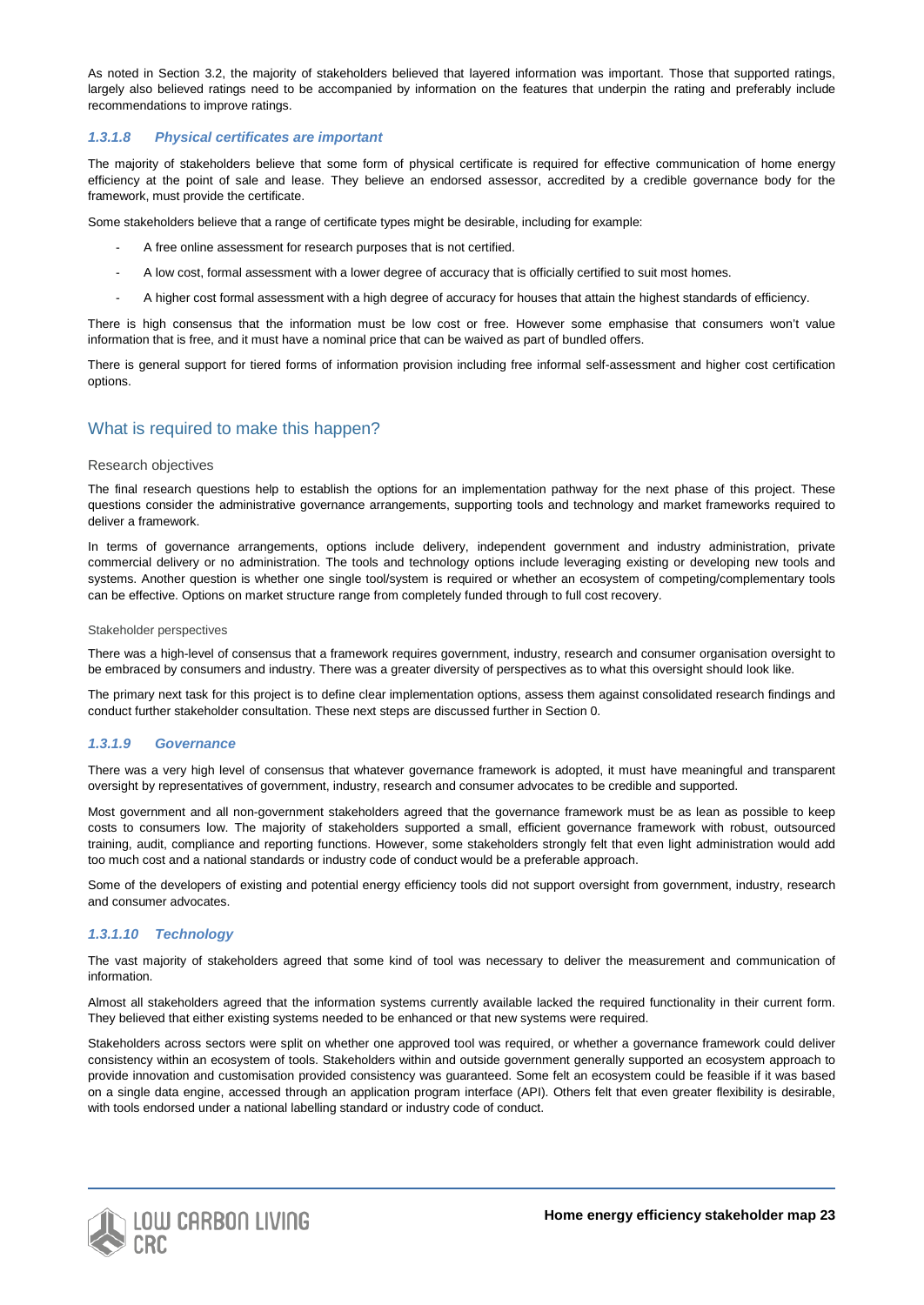Other stakeholders felt strongly that a single preferred tool is essential to ensure the high level of consistency that would be required to create trust in communication between strangers, for example home vendors and buyers. They argue that highly customised solutions available in other fields (e.g. public transport apps) are designed for personal use, and are not a valid comparison with this framework.

### *1.3.1.11 Market*

Of all the research questions, stakeholder perspectives on a market framework were least conclusive. Non-government stakeholders would uniformly welcome a fully funded solution, provided it had sufficient non-government consultation and oversight. These stakeholders generally expected though that full funding would not be possible, and either partial or full cost recovery options would need to be considered.

The majority of stakeholders did not disclose their appetite or capacity to provide funding. However, they did not rule out at least partial funding contributions.

Across government and non-government stakeholders there was a high degree of consensus that a voluntary framework must:

- Be provided at very low costs to consumers (\$50-\$150 per assessment).
- Generate direct or indirect revenue for service provider that delivers information.

Stakeholders also had a high degree of consensus that a framework must be designed to minimise to the greatest extent possible:

- Administrative, training and compliance costs.
- Information gathering and delivery time and skill requirements.

To achieve the lowest cost possible, the framework will also need to be as streamlined as possible with existing business processes.

Within these considerations, some stakeholders believe significant initial marketing investment is essential.

Further research is required to identify specific stakeholders with current commercial design to provide information/rating solutions under a voluntary framework.